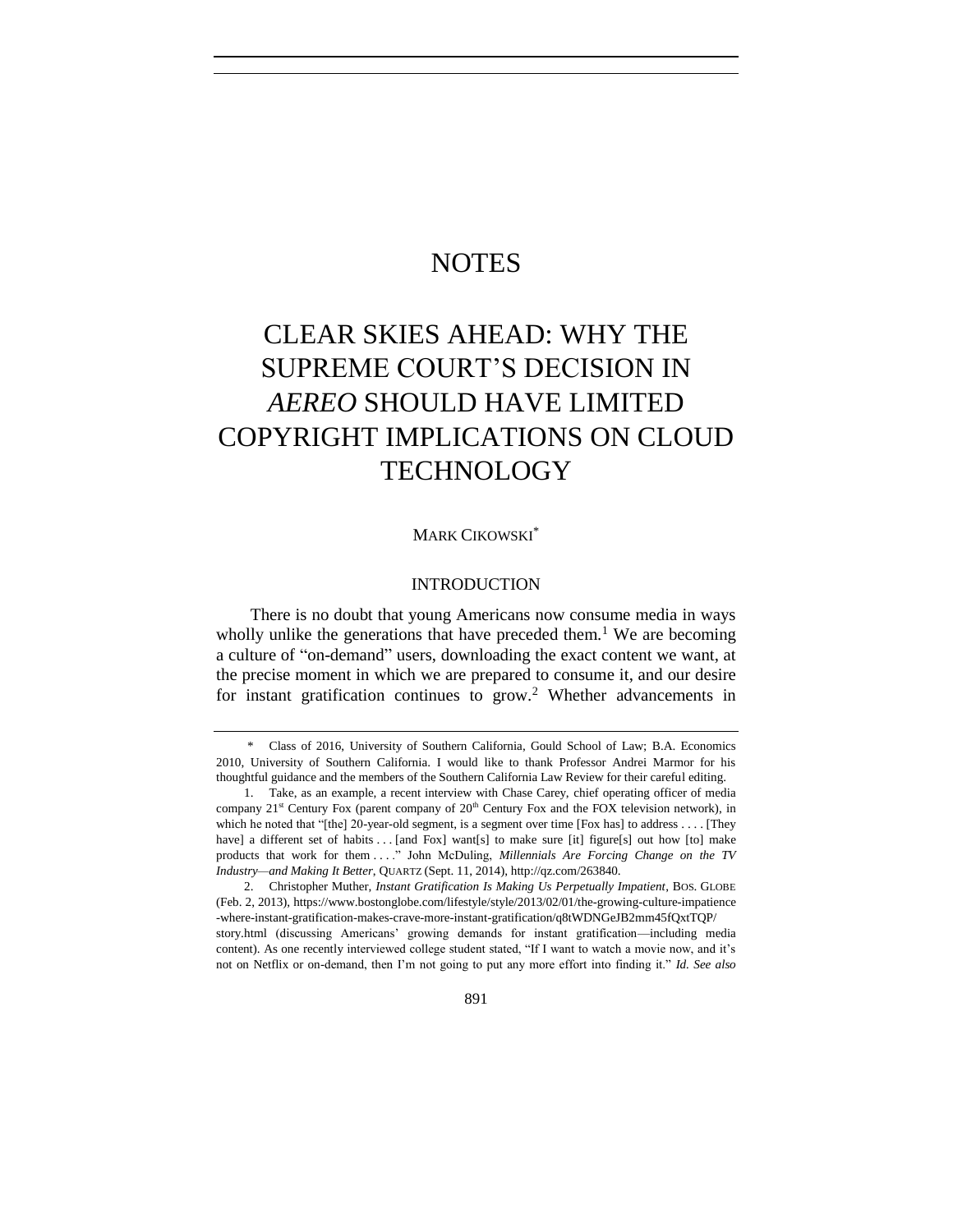technology have helped to create or satisfy these new demands, the ultimate result of recent innovation offers consumers infinite flexibility to choose content specifically tailored to their preferences.<sup>3</sup>

In America and across the globe, new technology is causing a particularly dynamic effect on the television ("TV") industry and the ways in which the average viewer consumes TV. For example, consumers are becoming increasingly more likely to "timeshift" programs using in-home digital video recorders ("DVRs")—technology that allows viewers to record their favorite shows as they air and replay them later, thus enabling more flexible viewing than is ordinarily possible with fixed programming schedules.<sup>4</sup>

Perhaps even more disruptive to the traditional television consumption model are the Internet-based services that allow users to stream content directly to TVs and other personal devices, such as computers, phones, and tablets.<sup>5</sup> In addition to allowing users to choose content on demand, these services also make television programming more portable than ever before because they are increasingly accessible via mobile applications.<sup>6</sup> Not only can consumers choose *when* to watch their favorite shows, but they can also determine *where* to watch them*—*on mobile devices or laptops using an Internet connection, which is often wireless, as opposed to living room fixtures that require cables or antennas. A service like Netflix, for example,

5. *See* Stelter, *supra* not[e 2](#page-0-0) ("To be sure, the majority of television is still watched live . . . . But most directional arrows are pointing toward on-demand's dominance in the future, thanks to services like Netflix, Amazon, Hulu or the DVR.").

Brian Stelter, *As DVRs Shift TV Habits, Ratings Calculations Follow*, N.Y. TIMES (Oct. 6, 2013), http://nyti.ms/1fbsOP7 ("[M]ost directional arrows are pointing toward on-demand's dominance in the future  $\dots$ .").

<sup>3.</sup> *See, e.g.*, *Netflix's View: Internet TV Is Replacing Linear TV*, NETFLIX, http://ir.netflix.com/long-term-view.cfm (last updated Jan. 19, 2016) (discussing Netflix's contentdelivery service as being "about the *flexibility* of any screen at any time" (emphasis added)).

<sup>4.</sup> Stelter, *supra* note [2](#page-0-0) ("On-demand viewing behaviors, which have been reshaping television since the first TiVo DVR was shipped ... are becoming more pronounced with each passing year . . . ."). A DVR is a device "that records TV programs in a digital format to a disk drive or other memory medium within a device." *What Is a Digital Video Recorder (DVR)*?, TIME WARNER CABLE, http://www.highspeedonline.com/Corporate/site.faqs/DigitalCab/DVR(Digita/What-is-a-Digital-Video-Record (last visited Mar. 27, 2016).

<sup>6.</sup> As examples, Hulu, Netflix, and Amazon provide users with free mobile applications so that users can access the service on the go in addition to their flagship computer and television delivery systems. *See, e.g.*, *Amazon Instant Video on Apple iPhone, iPad, or iPod Touch*, AMAZON, http://www.amazon.com/gp/feature.html?&docId=1000798971 (last visited Mar. 27, 2016); *Using Hulu.com on Your Phone or Tablet Browser*, HULU, http://www.hulu.com/help/articles/23875521 (last visited Mar. 27, 2016); *Using Netflix on Your iPhone, iPad or iPod Touch*, NETFLIX, https://help.netflix.com/en/node/23927 (last visited Mar. 27, 2016).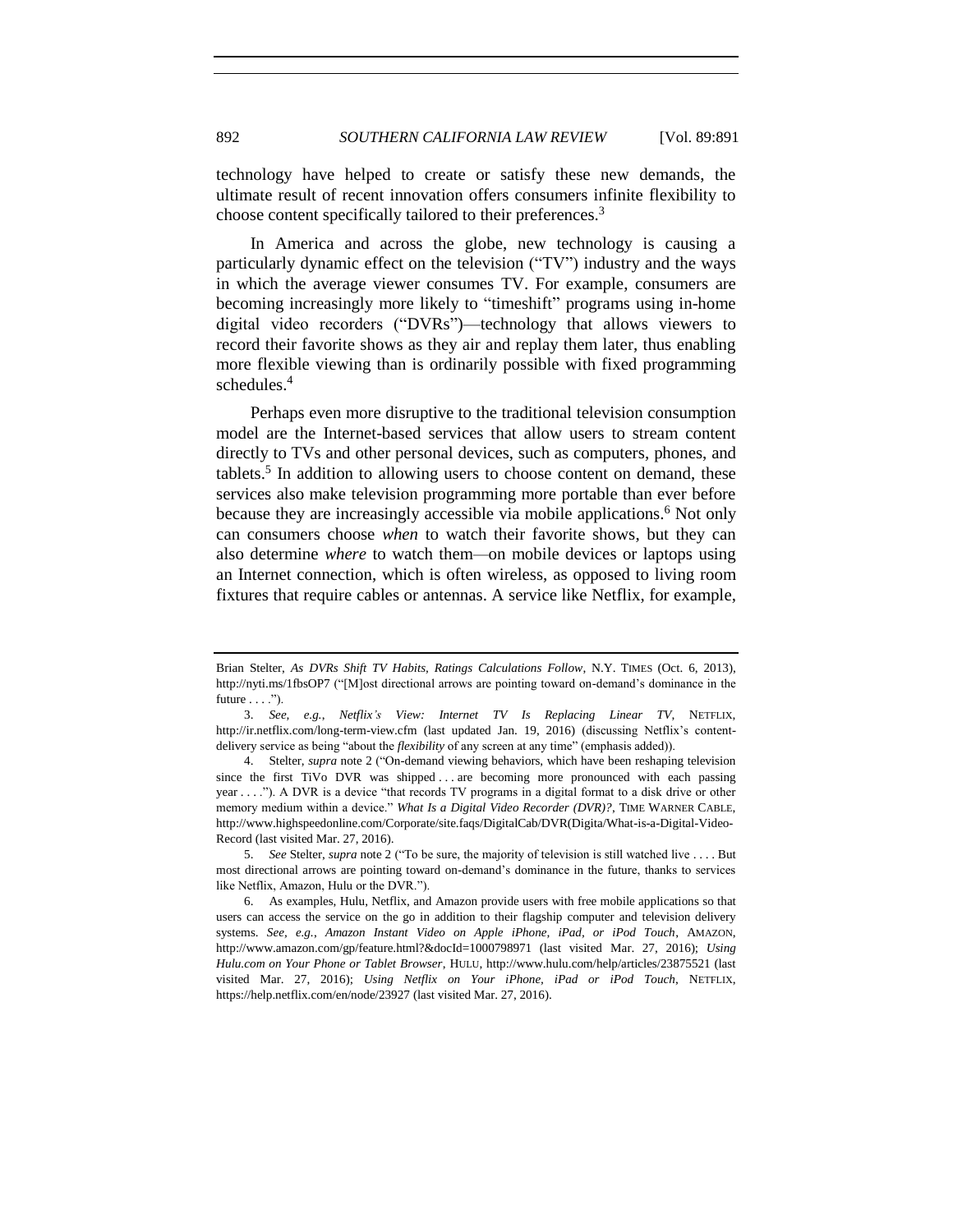is illustrative of this point.<sup>7</sup> Netflix's streaming service is only available via the Internet.<sup>8</sup> Fundamentally, Netflix provides the same service as a cable television network, mixing its own original programming (*House of Cards*, *Orange Is the New Black*, and *Mitt*, to name only a few)<sup>9</sup> with a host of licensed content.<sup>10</sup> But Netflix's connection to the Internet offers consumers more flexibility than ordinary television—viewers can select when to play any given title within the entire Netflix library from virtually anywhere in the world. In fact, recent trends are beginning to suggest that younger consumers are growing more and more likely to "cut cords" with cable providers entirely, preferring to consume media only through Internet services like Netflix rather than through the more expensive traditional cable services that Comcast and Time Warner Cable provide.<sup>11</sup>

In response to these changing trends, new companies have emerged to satisfy the public's growing demand for greater television flexibility through the Internet. Aereo is an example of one such service that tried to do so but when faced with growing legal challenges and regulatory issues, could not succeed.<sup>12</sup> As an alternative to a traditional cable subscription or

10. *See About Netflix: Netflix Has Been Leading the Way for Digital Content Since 1997*, NETFLIX, https://media.netflix.com/en/about-netflix (last visited Apr. 9, 2016); Shirley Pelts, *Wall Street Expects Netflix Growth in 3Q15 Earnings Release*, MARKET REALIST (Oct. 7, 2015), http://marketrealist.com/2015/10/netflix-domestic-streaming-usiness/

12. Emily Steel, *Aereo Concedes Defeat and Files for Bankruptcy*, N.Y. TIMES (Nov. 21, 2014),

<span id="page-2-0"></span><sup>7.</sup> *See What Devices Can I Use to Stream Netflix?*, NETFLIX, https://help.netflix.com/en/node/14361?catId=en%2F131 (last visited Apr. 5, 2016). For purposes of this Note, when I discuss Netflix, I am referring only to the Netflix "Watch Instantly" service—not the Netflix-by-mail service, which is a separate plan requiring a different fee. *See How It Works*, DVD NETFLIX, http://dvd.netflix.com/HowItWorks (last visited Apr. 5, 2016).

<sup>8.</sup> *See How Does Netflix Work?*, NETFLIX, https://help.netflix.com/en/node/412 (last visited Mar. 27, 2016).

<sup>9.</sup> *Netflix Original Documentaries*, NETFLIX, [http://www.whats-on-netflix.com/originals/](http://www.whats-on-netflix.com/originals) documentaries (last updated Feb. 25, 2016); *Netflix Original Dramas*, NETFLIX, http://www.whats-onnetflix.com/originals/dramas (last updated Feb. 25, 2016).

<sup>11.</sup> *See* Edmund Lee, *TV Subscriptions Fall for First Time as Viewers Cut the Cord*, BLOOMBERG (Mar. 19, 2014), http://www.bloomberg.com/news/2014-03-19/u-s-pay-tv-subscriptionsfall-for-first-time-as-streaming-gains.html. It is true that Comcast and Time Warner Cable now offer mobile applications for their services. *Make the Most of Your TV Services with XFINITY Apps*, XFINITY, http://xfinitytv.comcast.net/apps (last visited Mar. 28, 2016); *TWC TV—Your World Is Always On*, TIME WARNER CABLE, http://www.timewarnercable.com/en/tv/features/twc-tv.html (last visited Mar. 28, 2016). But, unlike Netflix or Hulu, these traditional television providers still require a subscription to their more expensive cable television services in order to access the streaming applications. *See id.* Commentators attribute "cord cutting" (a tongue-in-cheek term to describe the trend of cancelling cable subscriptions in favor of Internet-only services) to this difference in subscription requirements because Netflix, for example, does not require a hard-wired subscription in order to access its online services. Lee, *supra* ("It's not that viewers are watching less video. [It is that] [o]nline-streaming services from Netflix Inc. and Amazon.com Inc. continue to draw more users . . . charging fees of less than \$10 a month.").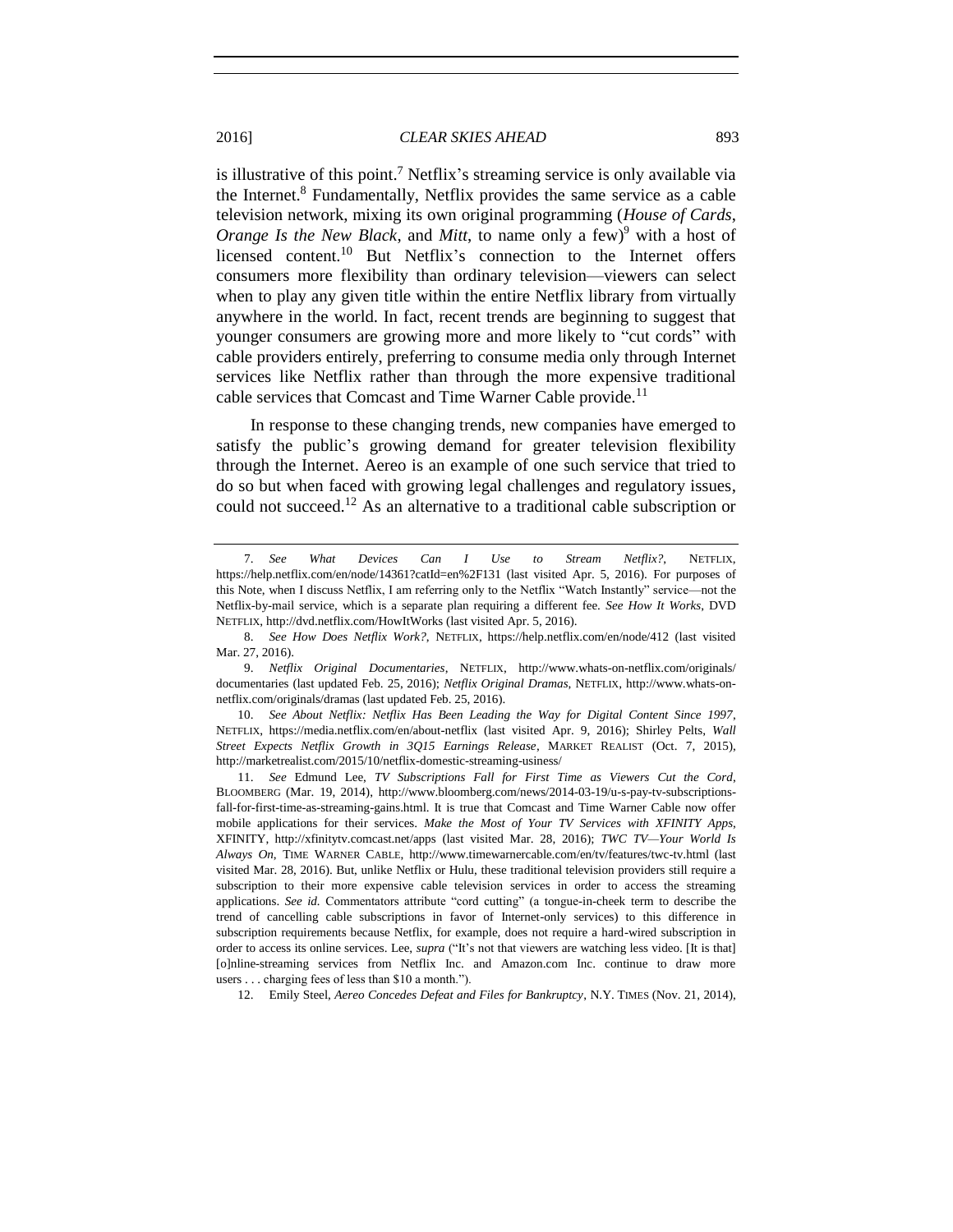a home antenna, Aereo streamed the broadcast networks' signals through the Internet to an end-user's computer or mobile device.<sup>13</sup> The service was unique because it was the first to offer a virtually *live* broadcast television signal without a traditional cable subscription or antenna in many U.S. markets.<sup>14</sup> And it was cheap.<sup>15</sup> Functioning much like a traditional cable provider's DVR service, Aereo could record television programs as an additional feature to live viewing. <sup>16</sup> This allowed users to store live content remotely "in the cloud" for later viewing.<sup>17</sup>

<span id="page-3-0"></span>Even prior to Aereo's launch, the broadcast networks objected to its services, claiming that the new company violated copyright laws by retransmitting their signals without paying a licensing fee to do so.<sup>18</sup> Aereo, on the other hand, claimed that it was merely providing access to content already available to users for free, since the major networks have always broadcast their signals without charge over the air.<sup>19</sup> Litigation to enjoin Aereo's service ensued, and the U.S. Supreme Court granted certiorari.<sup>20</sup> An important component of Aereo's defense throughout the trial and appellate processes was to focus the courts' attentions on its services' similarities to the essential functions of many cloud-computing companies (such as Apple's iCloud, Google Drive, and Dropbox).<sup>21</sup> Aereo cautioned

http://www.nytimes.com/2014/11/22/business/aereo-files-for-bankruptcy.html.

<sup>13.</sup> Brian Stelter, *New Service Will Stream Local TV Stations in New York*, N.Y. TIMES: MEDIA DECODER (Feb. 14, 2012), http://mediadecoder.blogs.nytimes.com/2012/02/14/new-service-willstream-local-tv-stations-in-new-york/?smid=tw-nytimestv&seid=auto.

<sup>14.</sup> *Id.*

<sup>15.</sup> *See* Steel, *supra* note [12](#page-2-0) (discussing that a monthly subscription to Aereo cost customers between \$8 and \$12).

<sup>16.</sup> *Id.*

<sup>17.</sup> Joe Flint, *Aereo Fights for Future Before the Supreme Court*, L.A. TIMES (Apr. 22, 2014), http://www.latimes.com/business/la-et-ct-aereo-supreme-court-20140422-story.html.

<sup>18.</sup> George Winslow, *Broadcasters File Suits Against Aereo*, BROADCASTING & CABLE (Mar. 1, 2012), http://www.broadcastingcable.com/news/washington/broadcasters-file-suits-against-aereo/ 59885.

<sup>19.</sup> Brief for Respondent at 1, ABC, Inc. v. Aereo, Inc., 134 S. Ct. 2498 (2014) (No. 13-461), 2014 WL 1245459, at \*1.

<sup>20.</sup> *Aereo*, 134 S. Ct. at 2498.

<sup>21.</sup> Brief for Respondent at 2–3, ABC, Inc. v. Aereo, Inc., 134 S. Ct. 2498 (2014) (No. 13-461), 2014 WL 1245459, at \*2–3.(arguing that the broadcast networks' "construction of the [Copyright Act of 1976] imperils the cloud computing industry"). *See also, e.g.*, *id.* at 49; Brief of 36 Intellectual Property & Copyright Law Professors as Amici Curiae in Support of Respondent at 27–29, ABC, Inc. v. Aereo, Inc., 134 S. Ct. 2498 (2014) (No. 13-461), 2014 WL 1348474, at \*27–29; Brief of Amici Curiae the Consumer Federation of America & the Consumers Union in Support of Respondent at 34– 35, ABC, Inc. v. Aereo, Inc., 134 S. Ct. 2498 (2014) (No. 13-461), 2014 WL 1348473, at \*34–35; Brief of Filmon X, LLC, Filmon.TV, Inc., Filmon.TV Networks, Inc., & Filmon.Com, Inc. as Amici Curiae Support of Affirmance at 28, ABC, Inc. v. Aereo, Inc., 134 S. Ct. 2498 (2014) (No. 13-461), 2014 WL 1348476, at \*28.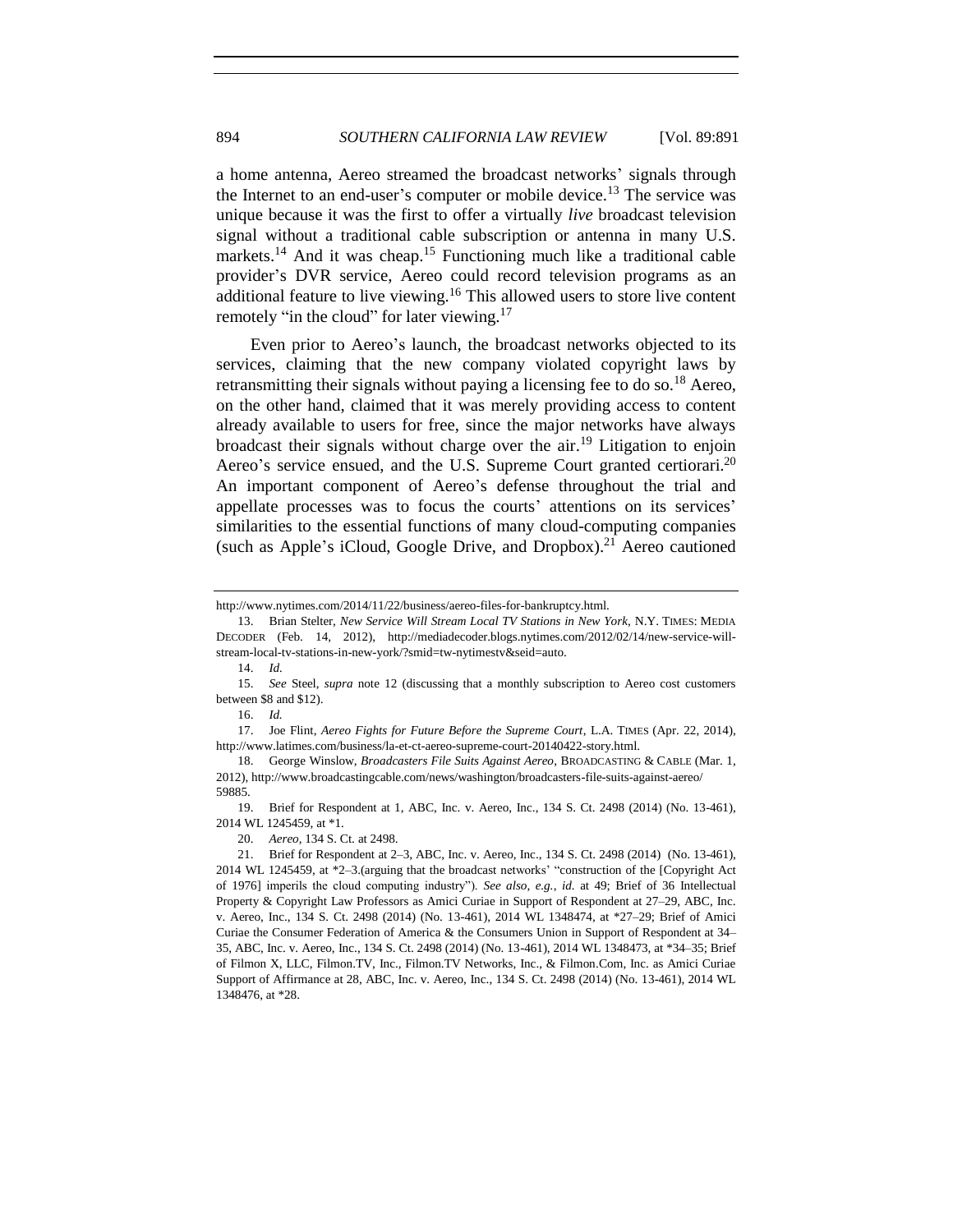<span id="page-4-0"></span>the courts that any ruling against it would have vast legal implications on the burgeoning cloud technology industry, thereby discouraging future innovation.<sup>22</sup> In fact, amici parties, arguing on Aereo's behalf, also stressed this point. $23$ 

Despite Aereo's efforts, the Court found it in violation of copyright law.<sup>24</sup> But in a dissenting opinion, Justice Scalia acknowledged that the majority's opinion could open the door to questions about the application of copyright law to the cloud industry, as Aereo and its amici had predicted.<sup>25</sup> Moreover, in the wake of the opinion, many commentators in the news media have continued to latch on to this contention.<sup>26</sup>

Despite Justice Scalia's dissent and the claims of Aereo and its amici, this Note will argue that, when viewed on the whole, any potential fears that the *Aereo* decision could implicate the legality of cloud-based technology or affect copyright infringement analysis with respect to this industry are likely unwarranted. First, there are substantial structural differences between how Aereo operated and how cloud-based services (particularly remote storage systems) continue to run. Second, the *Aereo*  decision is a narrow response particularly attenuated to that company's practice of functioning like a traditional cable system while failing to pay the fees required by such systems when they rechannel broadcast networks' signals. Thus, because the case addresses such a specific factual scenario,

<sup>22.</sup> *See* Neal Katyal, *Aereo at the Supreme Court: Ruling for Broadcasters Won't Harm Cloud Computing*, HOLLYWOOD REP. (Apr. 30, 2014), http://www.hollywoodreporter.com/thr-esq/aereo-atsupreme-court-ruling-699937 ("Aereo has loudly proclaimed that the whole sweep of future innovation will be at stake if it loses."); Todd Spangler, *Why a Loss for Aereo Wouldn't Threaten Cloud Services*, VARIETY (Mar. 28, 2014), http://variety.com/2014/digital/news/why-a-loss-for-aereo-wouldnt-threatencloud-services-1201149611 (discussing that Aereo argued how "[a] decision against [it] would upend and cripple the entire cloud industry").

<sup>23.</sup> *E.g.*, Brief Amici Curiae of Computer & Communications Industry Ass'n & Internet Ass'n in Support of Affirmance at 3, WNET, Thirteen, Fox Television Stations, Inc. v. Aereo, Inc., 712 F.3d 676 (2d Cir. 2013), *rev'd sub nom.* 134 S. Ct. 2498 (2014) (No. 12-2786-cv), 2012 WL 5387385, at \*3 [hereinafter Brief *Amici Curiae*] (arguing that a ruling against Aereo "would destabilize settled expectations and investment for a wide array of Internet industries").

<sup>24.</sup> *Aereo*, 134 S. Ct. at 2503.

<sup>25.</sup> *Id.* at 2517 (Scalia, J., dissenting) ("The [majority] vows that its ruling will not affect cloud storage providers . . . , but it cannot deliver on that promise given the imprecision of its result-driven rule.").

<sup>26.</sup> *See, e.g.*, Peter Decherney, *Aereo Supreme Court Loss Could Affect Cloud-Based Innovation, and Open Door for Fair Use*, FORBES (June 25, 2014), http://onforb.es/1qwR6G7; Shalini Ramachandran & Shira Ovide, *Aereo Ruling Muddies the Picture on Cloud Storage: Justices Said Their Decision Doesn't Address Other Services*, WALL ST. J. (June 25, 2014), http://www.wsj.com/articles/aereo-ruling-muddies-the-picture-on-cloud-storage-1403736175; Joan E. Solsman, *How Supreme Court Ruling Affects Aereo, the Cloud, and You*, CNET (June 26, 2014), http://www.cnet.com/news/how-the-supreme-court-ruling-affects-aereo-the-cloud-and-you.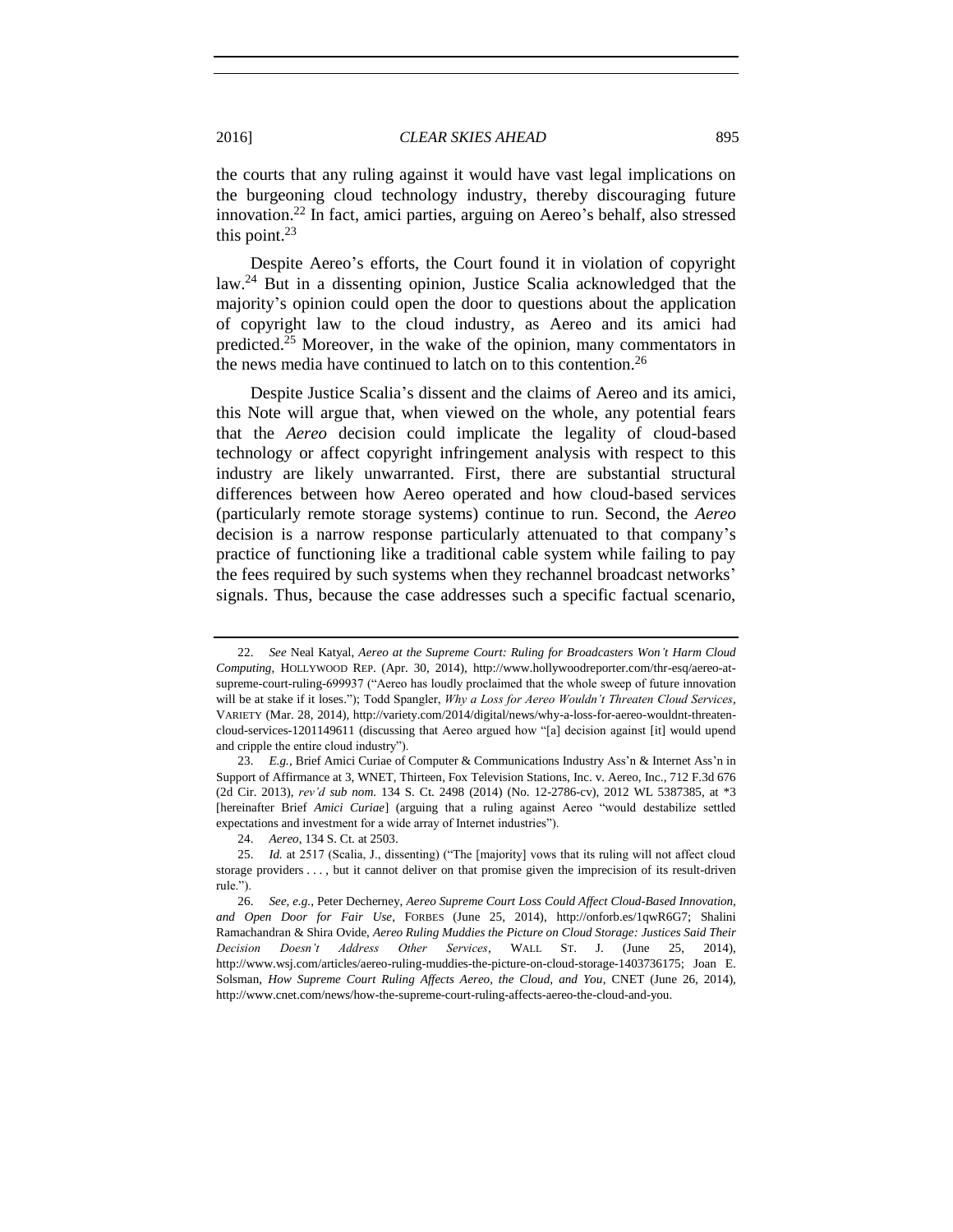its holding is unlikely to be extended to other cloud-based services. To illustrate this point, Part I will discuss Aereo's technology to clarify how the system physically functioned to stream practically live television through the Internet. Part II will analyze the key reasons why the Supreme Court found this particular technology to violate the networks' rights, while also analyzing Justice Scalia's concerns about potential fallout from the majority opinion, particularly with respect to the cloud industry. And finally, Part III will contrast Aereo's technological infrastructure with that of several common cloud-computing service providers and will examine the shortcomings of the argument that *Aereo* leaves in flux: the legality of cloud-computing services and the copyright infringement analysis with respect to those services.

#### <span id="page-5-1"></span>I. WHAT WAS AEREO'S SERVICE? HOW DID IT WORK?

#### A. BROADCAST AND CABLE NETWORKS AND RETRANSMISSION CONSENT

To fully understand how Aereo's service operated from a technological standpoint, it is important to begin by briefly acknowledging an important aspect of the American television infrastructure. At its inception, television, like radio, was only distributed over the air, meaning as long as a viewer's television had an antenna, the viewer could receive the signal being sent over the airwaves.<sup>27</sup> The original broadcast networks (ABC, CBS, and NBC) adopted terrestrial radio's single-revenue stream for their business model, such that they profited not by charging viewers a subscription to receive programming, but by selling time to advertisers to sponsor commercial breaks. $28$  The earliest cable services arose because signal reception via an antenna was poor, unreliable, or even nonexistent in many parts of the country.<sup>29</sup> For a fee, such services provided the broadcast networks' signals via a wired connection, which was more stable than an in-home antenna.<sup>30</sup> Today, the majority of American households subscribe

<span id="page-5-0"></span><sup>27.</sup> *See* HOWARD J. BLUMENTHAL & OLIVER R. GOODENOUGH, THIS BUSINESS OF TELEVISION xxi (3d ed. 2006) ("Contemporary television began in 1948, when ABC, CBS, and NBC began *broadcasting* for four hours each night.") (emphasis added).

<sup>28.</sup> *Id.* at 3 ("To pay for . . . programming, most network programs include about 20 commercial slots . . . per hour . . . ."). *See also id.* at xxi (comparing the broadcast-television model with that of the radio, which was to "accumulate audiences with entertainment programming and require sponsors to pay a fee to be associated with [those] programs").

<sup>29.</sup> *See* Megan Mullen, *The Moms 'n' Pops of CATV*, *in* CABLE VISIONS: TELEVISION BEYOND BROADCASTING 24, 24 (Sarah Banet-Weiser et al. eds., 2007).

<sup>30.</sup> *See* Gary R. Edgerton, *Introduction* to THE ESSENTIAL HBO READER 1, 4 (Gary R. Edgerton & Jeffrey P. Jones eds., 2008) ("As early as 1948, community antenna television (CATV), or cable TV, was merely the means by which television signals were brought into hard-to-reach rural and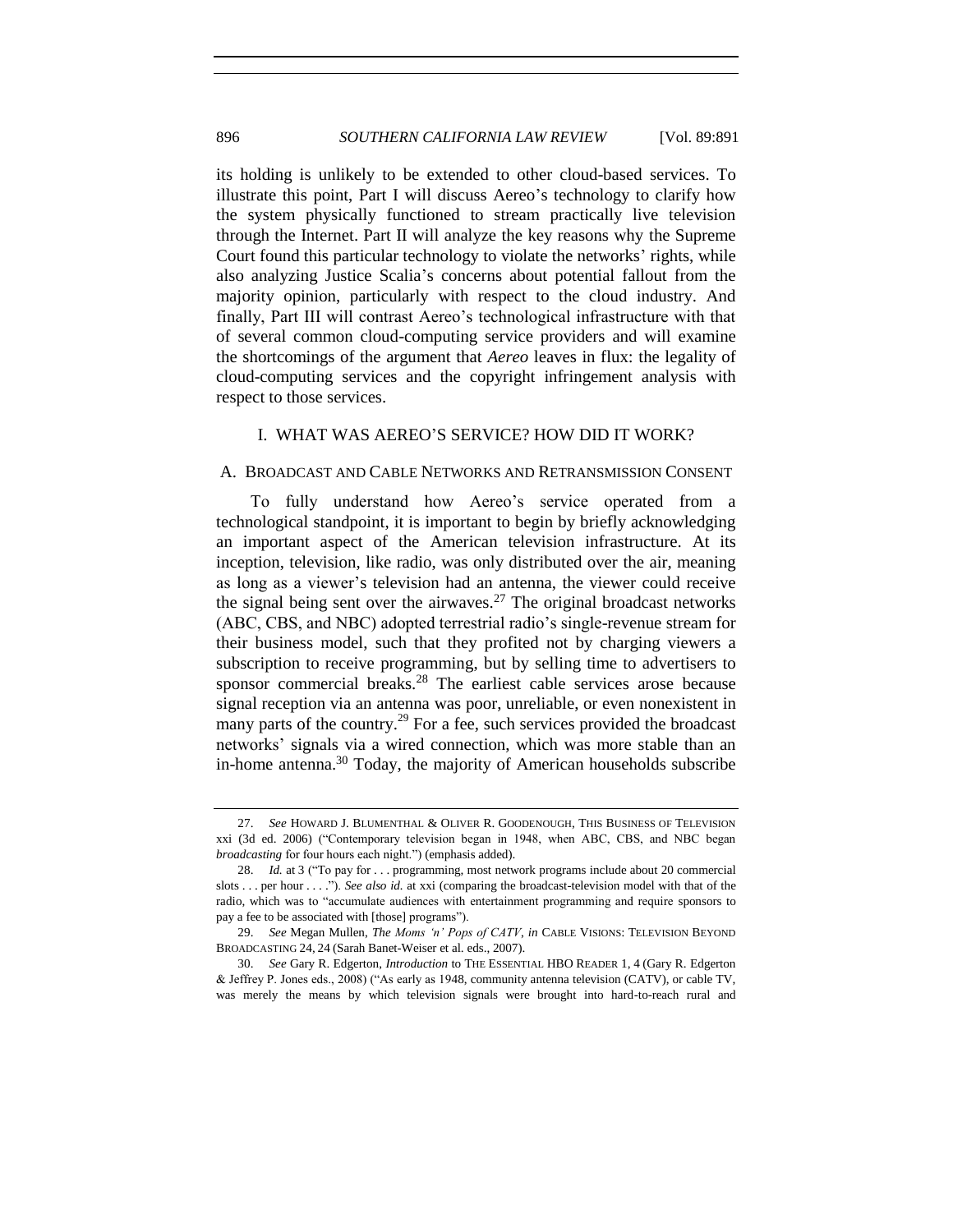to such services even though broadcast networks still distribute their signals via free over-the-air broadcast for viewers to receive via antenna.<sup>31</sup> Cable providers (Time Warner Cable, Comcast, and Cox, for example) also offer a host of additional cable networks (Discovery Channel, Bravo, and Food Network, for example) that are *only* available with a subscription (that is, cable networks are not broadcast for free over the air).<sup>32</sup> Unlike broadcast networks, cable networks operate under dual-revenue streams their limited availability via subscription allows them to command both advertising dollars *and* a subscription fee collected from the cable provider's subscriber base.<sup>33</sup>

Despite their traditional single-revenue model, broadcast networks have effectively been given an additional (and substantial) source of revenue because Congress requires cable television providers to obtain "retransmission consent" from a broadcast network when providers distribute that network's signal via their cable system.<sup>34</sup> That consent does not come cheaply.<sup>35</sup> In effect, the law mandates that the broadcast networks are entitled to a fee (similar to the ones received by cable networks) whenever their signal is distributed via a cable system, even though that signal is still available for free over the air. These retransmission consent fees lay at the heart of the dispute between Aereo and the broadcast networks. While Aereo distributed television shows directly to consumers—in the same way that cable providers do—its technology was specifically engineered to avoid paying retransmission consent fees.<sup>36</sup>

mountainous regions."); Mullen, *supra* not[e 29](#page-5-0) ("The early cable industry—better known as community antenna television (CATV)—began around 1950 in towns too small and remote for residents to receive broadcast signals using set-top ('rabbit ear') or rooftop antennas.").

<sup>31.</sup> Alex Ben Block, *Cable TV Providers Hit by Continued Subscriber Erosion*, HOLLYWOOD REP. (Sept. 3, 2013), http://www.hollywoodreporter.com/news/cable-tv-providers-hit-by-619875 (describing that, although the number of television subscriptions is declining—in part due to Internetbased alternatives such as Aereo—"[c]able's share of the customers in U.S. TV homes who take some sort of pay service is . . . 55.3 percent").

<sup>32.</sup> *See* BLUMENTHAL & GOODENOUGH, *supra* note [27,](#page-5-1) at 12 (discussing cable networks' revenue models).

<sup>33.</sup> *Id.* ("Each [cable] network's monthly service is sold to a cable system [provider] at a wholesale price. The operator then marks up the monthly price, but sells the channel . . . [to subscribers] for a flat monthly subscription fee.").

<sup>34.</sup> 47 U.S.C. § 325(b)(1) (2012) ("No cable system or . . . distributor shall retransmit the signal of a broadcasting station . . . except . . . with the express authority of the originating station . . . .").

<sup>35.</sup> *See* Todd Spangler, *CBS Chief Moonves: We Can Go Over-the-Top if Aereo Wins at Supreme Court*, VARIETY (Mar. 11, 2014), http://variety.com/2014/digital/news/cbs-chief-moonves-wecan-go-over-the-top-if-aereo-wins-at-supreme-court-1201129362 ("CBS projects that by 2020 it will generate \$2 billion in retransmission consent [fees].").

<sup>36.</sup> *See id.* (noting that "CBS and other broadcast networks have raised the specter of converting broadcast networks into cable channels if Aereo prevail[ed]" in Court, suggesting that they would cease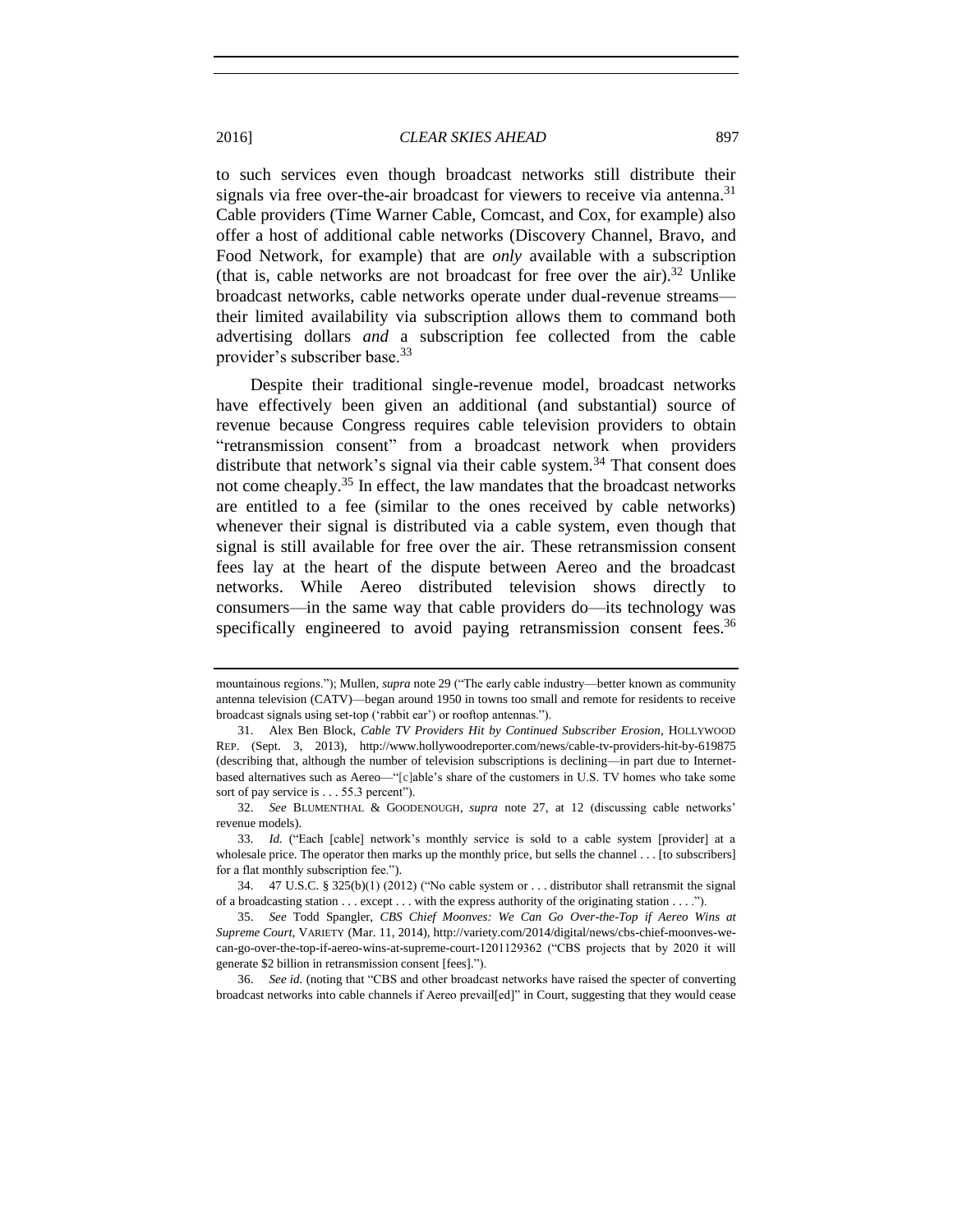Because the Federal Communication Commission did not classify Aereo as a cable operator, it was not required to pay retransmission consent fees, so the networks used copyright law as a tool to prevent the service's operation.<sup>37</sup>

#### <span id="page-7-1"></span><span id="page-7-0"></span>B. THE AEREO TECHNOLOGY AND WHAT WAS AT STAKE

As previously discussed, Aereo allowed users to stream the broadcast television networks' signals, which were virtually live, using *neither* an inhome "rabbit ears" antenna *nor* a wired cable subscription.<sup>38</sup> Instead, mixing old technologies with new ones, Aereo leased individual "dimesize" antennas that could receive the broadcast networks' signals to subscribers.<sup>39</sup> Each antenna was unique and specific to a given subscriber and was activated only when called upon by such subscriber. <sup>40</sup> The antennas worked to capture broadcast signals just like antennas that users would have in their homes but with a significant exception: Aereo's antennas were not mounted to users' television sets, adjacent to their houses, or in many cases, even remotely close to subscribers' homes.<sup>41</sup> Instead, Aereo stored each of their customers' antennas in warehouses located sporadically across the country and it distributed the signals via the Internet.<sup>42</sup> Using modern terminology, Aereo marketed its product as renting consumers their own personal television antenna that sends and stores information remotely "in the cloud."<sup>43</sup>

Ultimately, Aereo brought traditional over-the-air broadcast television

broadcasting to the public (in favor of cable subscription fees) if their rights to retransmission fees were threatened). *See also* Flint, *supra* note [17](#page-3-0) ("[R]etransmission consent fees have become crucial for broadcasters since increased competition for eyeballs from cable channels and digital services . . . have eaten away at [the broadcast networks'] ratings and shrunk their piece of the advertising pie.").

<sup>37.</sup> *See* Brian Fung, *Aereo to the FCC: Let Us Join the Cable Companies We Tried to Replace*, WASH. POST (Oct. 13, 2014), https://www.washingtonpost.com/news/the-switch/wp/2014/10/13/aereoto-the-fcc-let-us-join-the-cable-companies-we-tried-to-replace.

<sup>38.</sup> *See* Adam Liptak & Emily Steel, *Aereo Loses at Supreme Court, in Victory for TV Broadcasters*, N.Y. TIMES (June 25, 2014), http://www.nytimes.com/2014/06/26/business/media/ supreme-court-rules-against-aereo-in-broadcasters-challenge.html.

<sup>39.</sup> *Id.*

<sup>40.</sup> *See* Flint, *supra* note [17](#page-3-0) ("A consumer using Aereo's system captures a signal through an antenna available only to a particular user and enables that user to make an individual copy from a unique data stream that can be viewed solely by that user at the user's direction.").

<sup>41.</sup> *See id.*

<sup>42.</sup> *See* Liptak & Steel, *supra* note [38;](#page-7-0) Roger Parloff, *Aereo Is Leaving the Courts Dazed and Confused*, FORTUNE (May 21, 2012), http://www.fortune.com/2012/05/21/aereo-is-leaving-the-courtsdazed-and-confused.

<sup>43.</sup> Matthew Moskovciak, *Aereo Brings Over-the-Air TV to the Cloud*, CNET (Feb. 14, 2012), http://www.cnet.com/news/aereo-brings-over-the-air-tv-to-the-cloud ("As Aereo investor Barry Diller explained [this service], '[t]hink of every little antenna having someone's name on it' . . . .").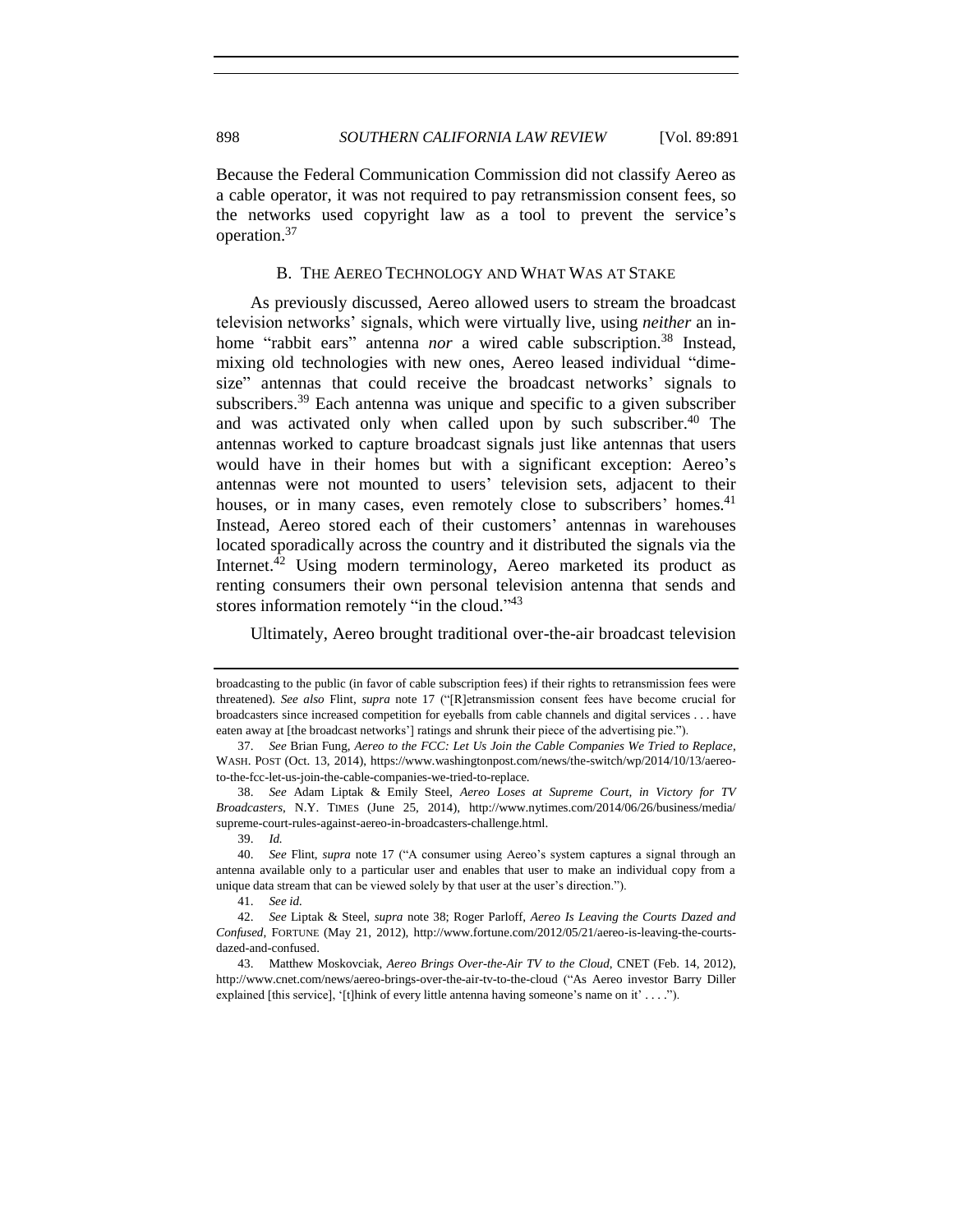into the new century, making it easier and more convenient for subscribers to access the free content—publicly broadcast television shows—already available to them in return for a nominal fee.<sup>44</sup> Consumers received the service as a low-cost alternative to oppressive cable bills or the unreliable "rabbit ears" of the past.<sup>45</sup> And—at least initially—Aereo's technological model allowed the company to avoid paying hefty retransmission consent fees, since it was not classified as a cable provider and was set up to aggregate an individual's ability to use his or her own personal antenna.<sup>46</sup> Although the process is astoundingly analogous to what cable companies do, the *technological* differences allowed the service only a brief run.<sup>47</sup>

#### II. THE SUPREME COURT AND AEREO

#### A. THE COPYRIGHT ACT OF 1976

To determine whether Aereo's service directly violated the broadcast networks' copyrights, the Court began by exploring the relevant sections of the Copyright Act of 1976.<sup>48</sup> The Act gives copyright holders "the exclusive right $[$ ]...to perform [a] copyrighted work publicly.<sup>249</sup> The Act's Transmit Clause further describes this exclusivity as including the right to "transmit or . . . communicate a performance . . . of [a copyrighted] work . . . to the public, by means of any device or process, whether the members of the public capable of receiving the performance . . . receive it in the same place or in separate places and at the same time or at different times." <sup>50</sup> In regard to whether Aereo violated copyright law, the Act poses two significant questions. First, did Aereo "perform" when it operated its service to stream practically live content to its users? And second, if it did "perform," was the performance a public one? $51$ 

<sup>44.</sup> *See* Flint, *supra* not[e 17](#page-3-0) ("[Aereo] [s]ubscribers pay \$8 to \$12 a month for Aereo.").

<sup>45.</sup> *See, e.g.*, Gerry Smith, *My Year Using Aereo: How a Dime-Sized Antenna Met My TV Needs*, HUFFINGTON POST (Aug. 13, 2013), http://www.huffingtonpost.com/gerry-smith/my-year-usingaereo\_b\_3745981.html.

<sup>46.</sup> Fung, *supra* not[e 37.](#page-7-1)

<sup>47.</sup> Liptak & Steel, *supra* note [38](#page-7-0) ("[Aereo] acted like a cable system in that it transmitted copyrighted content. 'Insofar as there are differences, . . . those differences concern not the nature of the service that Aereo provides so much as the technological manner in which it provides the service.'") (quoting ABC, Inc. v. Aereo, Inc., 134 S. Ct. 2498, 2511 (2014)).

<sup>48.</sup> *Aereo*, 134 St. Ct. at 2502.

<sup>49.</sup> 17 U.S.C. § 106 (2012).

<sup>50.</sup> 17 U.S.C. § 101 (2012).

<sup>51.</sup> *Aereo*, 134 St. Ct. at 2504.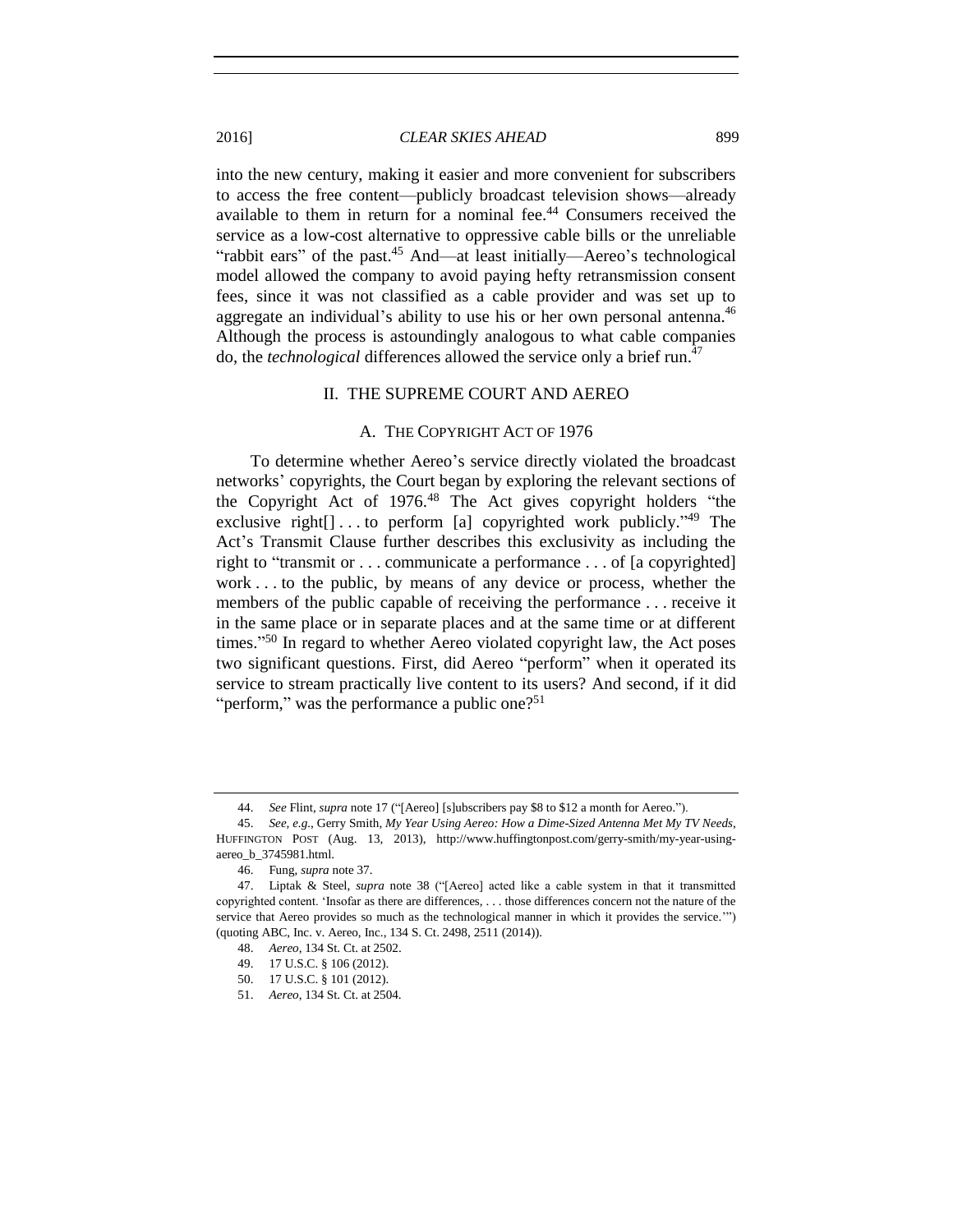# 900 *SOUTHERN CALIFORNIA LAW REVIEW* [Vol. 89:891

#### <span id="page-9-0"></span>B. DID AEREO "PERFORM"?

Taken from the Act's language, one way to "perform" is to "transmit" a performance.<sup>52</sup> Aereo argued that because it merely provided users access to equipment—a home antenna stored in Aereo's warehouses—it did not perform at all; thus, it could not be subject to direct copyright infringement.<sup>53</sup> Aereo contended that since its service "allow[ed] a *user* to control every aspect of the receipt, recording, and transmission of the programming . . . only the *user*, not Aereo," performed. <sup>54</sup> As I will later discuss in greater detail, this distinction is an important one. When only the user, and not the manufacturer, of a device "performs," a direct infringement claim against a manufacturer, like Aereo, necessarily fails.<sup>55</sup> Instead, in these instances, a copyright holder's claim may be valid against the directly infringing individual user; however, because these individuals may be too numerous or too difficult to find, courts have routinely found manufacturers liable on a theory of secondary infringement.<sup>56</sup> In *Sony Corp. of America v. Universal City Studios, Inc.* (*Betamax*), the Supreme Court found that a device manufacturer may escape liability under secondary infringement if the manufacturer can show a "substantial noninfringing use" of that technology.<sup>57</sup> The Court later clarified its position in *Betamax* in *Metro-Goldwyn-Mayer Studios Inc. v. Grokster, Ltd*. <sup>58</sup> In *Grokster*, the Court stated that even if a company manufactures technology with noninfringing uses, that company can still face secondary liability if it "distributes a device with the object of promoting its use to infringe copyright." <sup>59</sup> Regardless, in *Aereo*, because the procedural posture of the case posed only the question of direct infringement, the question of who "performed" was critical.<sup>60</sup> While at first glance Aereo's argument may have appeared plausible, the Court's subsequent discussion of the

<sup>52.</sup> 17 U.S.C. § 101 (2012).

<sup>53.</sup> Brief for Respondent at 40–41, ABC, Inc. v. Aereo, Inc., 134 S. Ct. 2498 (2014) (No. 13- 461), 2014 WL 1245459, at \*40–41

<sup>54.</sup> *Id.* at 41 (emphases added).

<sup>55.</sup> *Aereo*, 134 S. Ct. at 2512 (Scalia, J., dissenting).

<sup>56.</sup> ROGER E. SCHECHTER & JOHN R. THOMAS, PRINCIPLES OF COPYRIGHT LAW 394 (2010). *See generally* Sony Corp. of Am. v. Universal City Studios, Inc. (*Betamax*), 464 U.S. 417 (1984) (discussing secondary infringement in detail as the topic relates to the in-home recording of television programs onto videotapes using videotape recorders).

<sup>57.</sup> *Betamax*, 464 U.S. at 789 ("[T]he sale of copying equipment, like the sale of other articles of commerce, does not constitute contributory infringement if the product is widely used for legitimate, unobjectionable purposes."). *See also* WILLIAM S. STRONG, THE COPYRIGHT BOOK: A PRACTICAL GUIDE 305 (6th ed. 2014).

<sup>58.</sup> Metro-Goldwyn-Mayer Studios Inc. v. Grokster, Ltd., 545 U.S. 913 (2005).

<sup>59.</sup> *Id.* at 919.

<sup>60.</sup> *Aereo*, 134 St. Ct. at 2512 (Scalia, J., dissenting).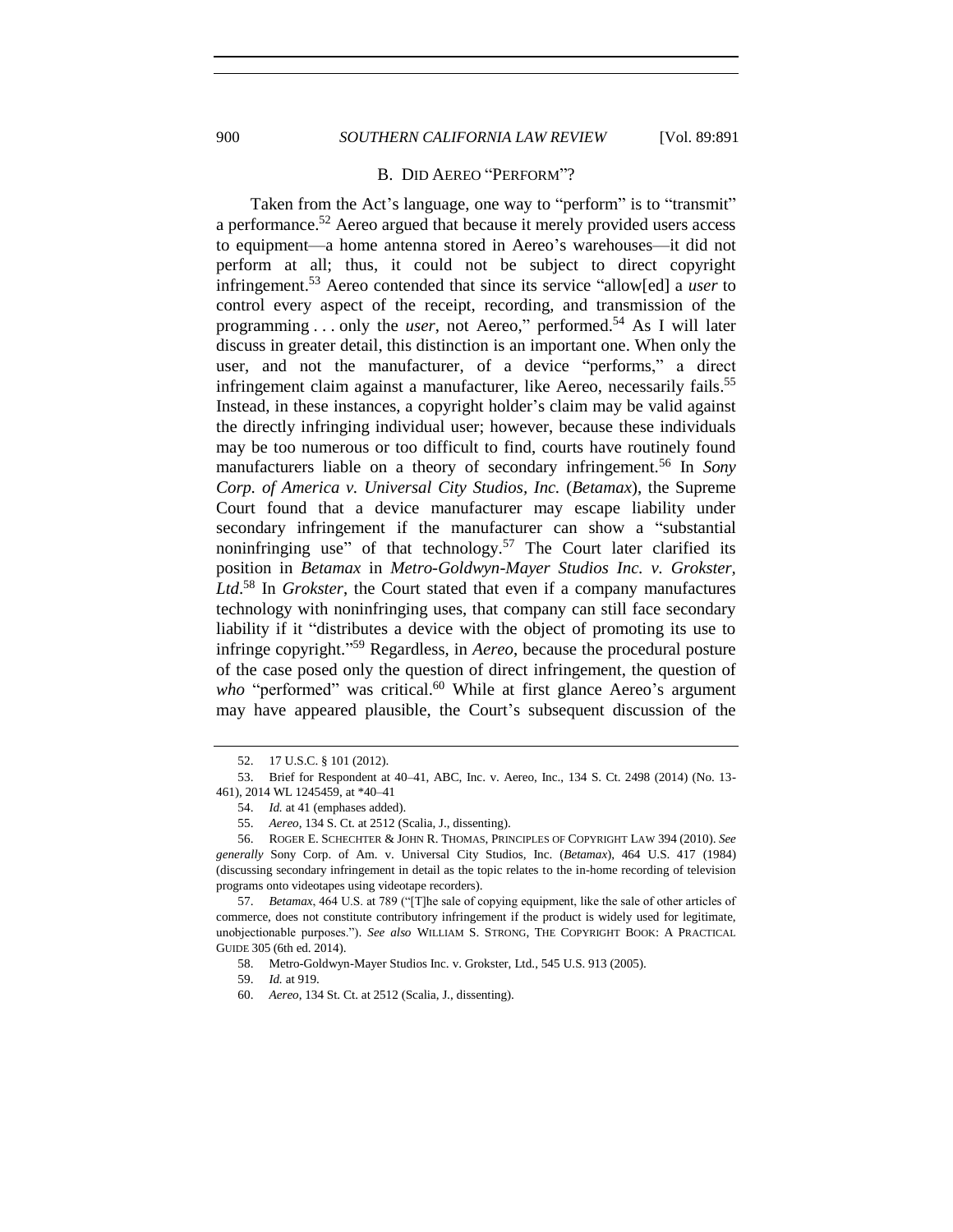history surrounding the Act's Transmit Clause and Aereo's technology led it to conclude that Aereo's public performance was clear.<sup>61</sup>

# 1. Interpreting "Performance" in *Fortnightly* and *Teleprompter*

In 1968, the Court considered whether the Copyright Act applied to community antenna television ("CATV") systems in *Fortnightly Corp. v. United Artists Television, Inc*. <sup>62</sup> The precursor to modern cable television, CATV services improved the quality and strength of subscribers' television signals more so than was possible using only the less reliable in-home antennas of the day. $63$  CATV services operated high-quality antennas, which were connected to a subscriber's home television set via a lengthy cable outside of cities.<sup>64</sup> "The systems contain[ed] equipment to amplify and modulate the signals received . . . in order to . . . improv[e] their strength." <sup>65</sup> In *Fortnightly*, the Court focused on the distinction between viewers, who the Court believed did not "perform," and broadcasters, who did.<sup>66</sup> According to the *Fortnightly* Court, understanding this difference centered on the extent to which an entity exercised choice.<sup>67</sup> For example, broadcast networks clearly "perform" because they actively choose the programs to be sent over the air and "procure programs and propagate them to the public." <sup>68</sup> The Court reasoned that because "CATV systems simply carr[ied], without editing [the] programs they receive[d]," they behaved like viewers as they were merely passive.<sup>69</sup> Moreover, since "[v]iewers do not become performers by using 'amplifying equipment,' . . . a CATV provider should not be treated differently for providing viewers the same equipment" that they could ostensibly provide themselves.<sup>70</sup>

Several years later, in *Teleprompter Corp. v. Columbia Broadcasting* 

68. *Id.* at 400. The Court drew a line between broadcasters and viewers, noting that "[broadcasters are] treated as active performer[s]" and viewers "as passive beneficiar[ies]." *Id.* at 399. 69. *Id.* at 400–01.

70. ABC, Inc. v. Aereo, Inc., 134 S. Ct. 2498, 2505 (2014) (quoting *Fortnightly*, 392 U.S. at 400) (describing how the Court in *Fortnightly* reasoned that a CATV did not perform). For example:

If an individual erected an antenna on a hill, strung a cable to his house, and installed the necessary amplifying equipment, he would not be "performing" the programs he received on his television set. The result would be no different if several people combined to erect a cooperative antenna for the same purpose. The only difference in the case of CATV is that the antenna system is erected and owned not by its users but by an entrepreneur.

*Fortnightly*, 392 U.S. at 400.

<sup>61.</sup> *Id.* at 2504 (majority opinion).

<sup>62.</sup> Fortnightly Corp. v. United Artists Television, Inc., 392 U.S. 390 (1968).

<sup>63.</sup> *Id.* at 391–92.

<sup>64.</sup> *Id.* at 392.

<sup>65.</sup> *Id.*

<sup>66.</sup> *Id.* at 400–01.

<sup>67.</sup> *See id.* at 398–400.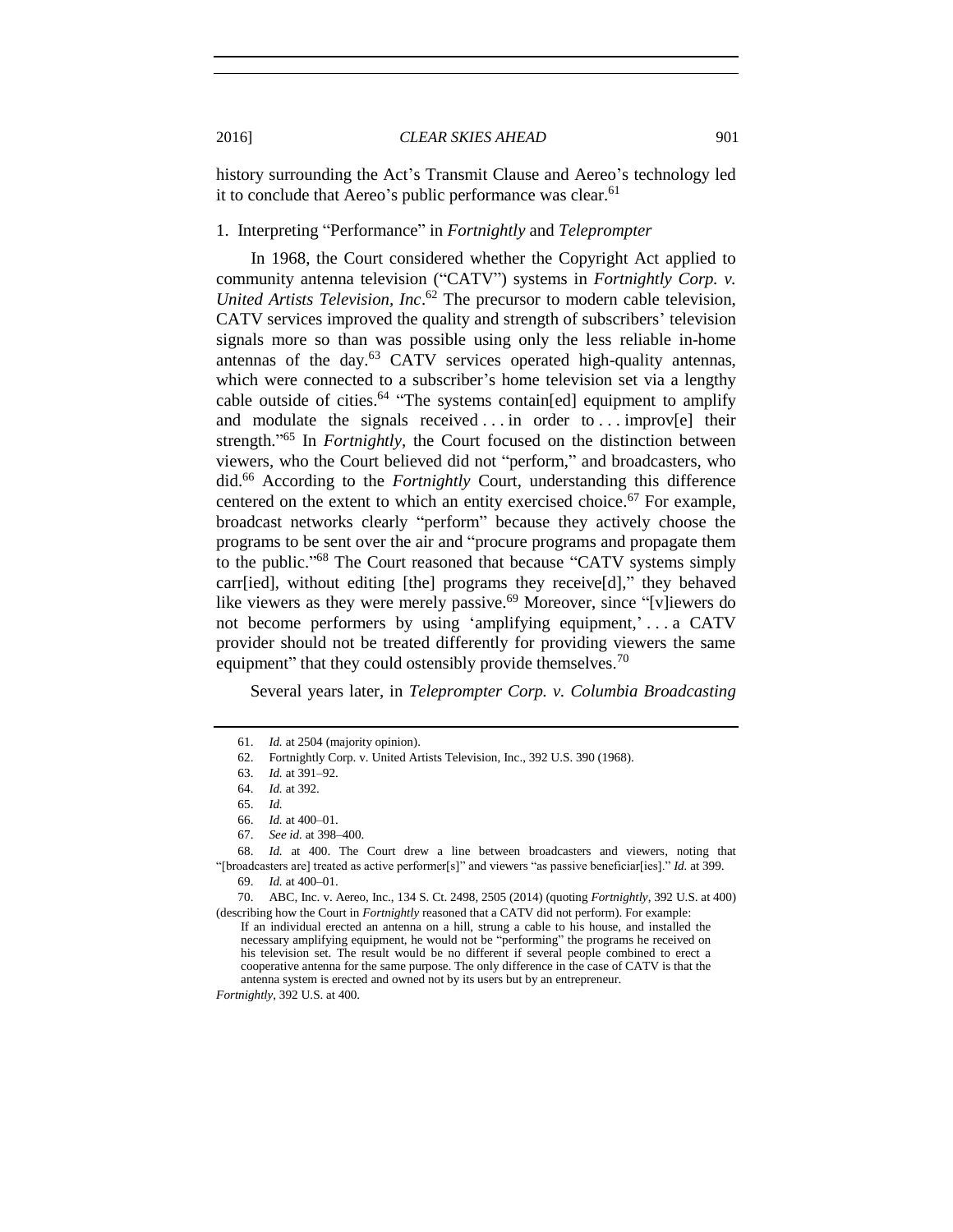*System, Inc.*, the Court considered a CATV system that provided signals not from antennas just outside the city—as in *Fortnightly*—but hundreds of miles away.<sup>71</sup> The Court understood that although the longer distance between the CATV antennas and subscribers may have made amplification equipment cost-prohibitive for the individual viewer to provide, the CATV provider continued to act more like a viewer than a broadcaster.<sup>72</sup> Regardless of distance, "[t]he reception and rechanneling of [broadcast television signals]... [was still] essentially [considered] a viewer function,"<sup>73</sup> and viewers did not "perform."<sup>74</sup> Notably, the Court acknowledged that the CATV services exercised *some* degree of choice over content because they selected which stations to retransmit, but because they only carried the signal without any editing thereafter and only broadcasters exercise "significant creativity in choosing what to air," the CATV services still acted more like viewers than broadcasters.<sup>75</sup>

#### 2. Congress's Response to *Fortnightly* and *Teleprompter*

Congress, disagreeing with the Court's decisions in *Fortnightly* and *Teleprompter*, clarified its intentions in 1976 by redefining "performance" under the Copyright Act in the Transmit Clause, adding new language that ultimately overrode the Court's prior interpretations.<sup>76</sup> The change broadened the scope of the original Act because it specifically prohibits showing a copyrighted work's "images in any sequence or . . . mak[ing] the sounds accompanying it audible."<sup>77</sup> In changing the Act as it did, Congress "erased the . . . line between broadcaster and viewer" that the Court relied upon so heavily in *Fortnightly* and *Teleprompter* because both broadcasters and viewers "show [a] program's images" and make a program's sounds audible.<sup>78</sup> The newly adopted Transmit Clause further weakens the Court's reasoning in those cases by including an additional definition of "transmit" as a performance: to "transmit" a work is "to communicate it by any device or process whereby images or sounds are received beyond the place from

<sup>71.</sup> Teleprompter Corp. v. Columbia Broad. Sys., Inc., 415 U.S. 394, 399–400 (1974).

<sup>72.</sup> *Id.* at 408–09.

<sup>73.</sup> *Aereo*, 134 S. Ct. at 2505 (quoting *Teleprompter*, 415 U.S. at 408) (alteration in original).

<sup>74.</sup> *Id.*

<sup>75.</sup> *Id.*

<sup>76.</sup> *Id.* at 2505–06 ("Cable system activities, like those of the CATV systems in *Fortnightly* and *Teleprompter*, lie at the heart of the activities that Congress intended this language to cover. . . . '[T]he concept[] of public performance . . . cover[s] not only the initial rendition or showing, but also any further act by which that rendition or showing is transmitted or communicated to the public.'") (citing H.R. REP. NO. 94-1476, at 63 (1976)).

<sup>77.</sup> 17 U.S.C. § 101 (2012).

<sup>78.</sup> *Aereo*, 134 S. Ct. at 2505–06 (citing H.R. REP. NO. 94-1476, at 63 (1976)).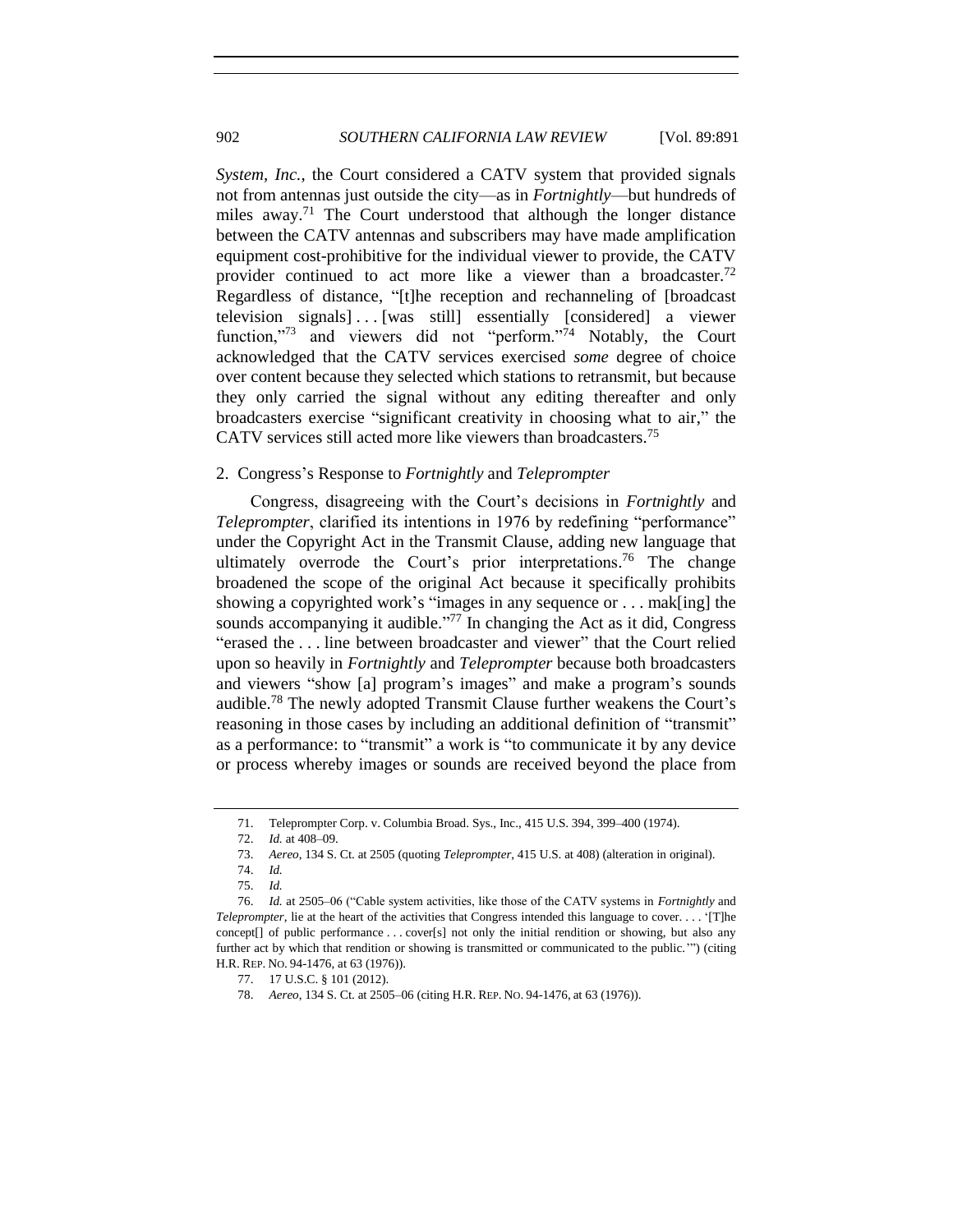which they are sent."<sup>79</sup> Therefore, a performance is "not only the initial . . . showing, but also any further act by which that . . . showing is transmitted or communicated." <sup>80</sup> These clarifications unambiguously prevent services like CATV systems from operating—even if they merely enhance a broadcast network's signal—without a license from the broadcast networks.<sup>81</sup>

#### 3. Applying the History of the Act to *Aereo*

With a specific understanding of the legislative history surrounding the Copyright Act's 1976 amendment as a response to the CATV services discussed in *Fortnightly* and *Teleprompter*, it is no surprise that the Court found Aereo "to perform." <sup>82</sup> Aereo clearly displayed a television show's images and sounds through the service's streaming process; thus, with the new language in place, Aereo "perform[ed]" a work in violation of the Copyright Act.<sup>83</sup> More importantly, Aereo's service is directly analogous to CATV services—those that Congress explicitly targeted in its 1976 amendment to the Act.<sup>84</sup> As the Court reasoned:

Aereo's equipment may serve a "viewer function"; it may enhance the viewer's ability to receive a broadcaster's programs. It may even emulate equipment a viewer could use at home. But the same was true of the equipment that was before the Court, and ultimately before Congress, in *Fortnightly* and *Teleprompter*. 85

Therefore, Aereo was "not simply an equipment provider," because its technology collected television signals and carried those signals to its subscribers without a license from the copyright holders to do so.<sup>86</sup>

#### C. WAS AEREO'S PERFORMANCE A PUBLIC ONE?

Relying on the Second Circuit's decision in *Cartoon Network LP, LLLP v. CSC Holdings, Inc.* (*Cablevision*), <sup>87</sup> Aereo argued that even if it did "perform" under the Copyright Act, the performance was not a "public"

<sup>79.</sup> 17 U.S.C. § 101 (2012).

<sup>80.</sup> *Aereo*, 134 S. Ct. at 2506 (quoting H.R. REP. NO. 94-1476, at 63 (1976)).

<sup>81.</sup> *See id.*

<sup>82.</sup> *Id.* at 2504–05.

<sup>83.</sup> *Id.* at 2505–06.

<sup>84.</sup> *Id.* at 2506–07.

<sup>85.</sup> *Id.*

<sup>86.</sup> *Id.* at 2506.

<sup>87.</sup> Cartoon Network LP, LLLP v. CSC Holdings, Inc. (*Cablevision*), 536 F.3d 121 (2d Cir. 2008).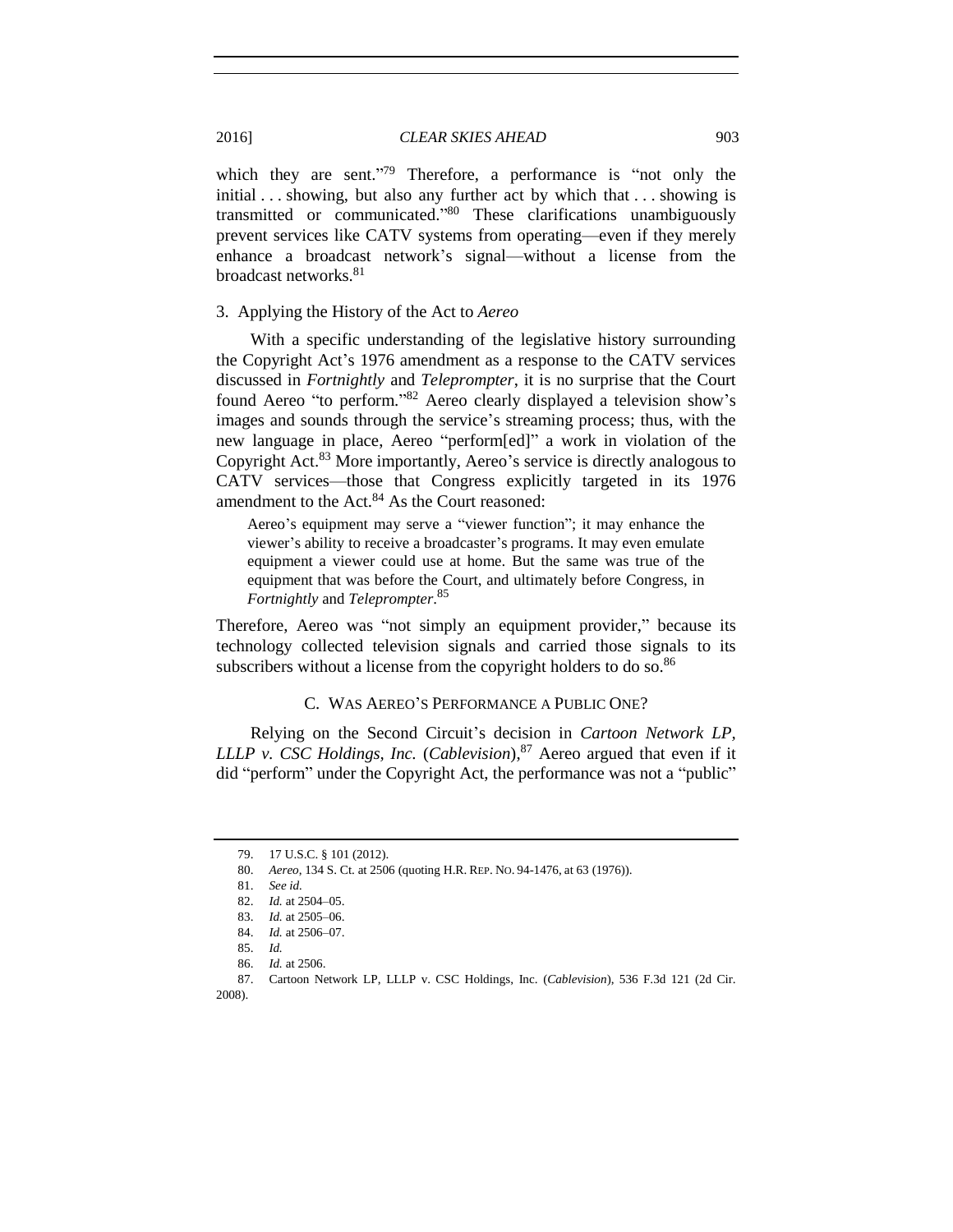one given the way in which its service's specific technology operated.<sup>88</sup>

#### 1. Public Performance in *Cablevision* as Construed by the Second Circuit

In *Cablevision*, the Second Circuit considered whether transmissions from Cablevision's remote storage DVR, dubbed the "RS-DVR," constituted public performances in violation of the Copyright Act.<sup>89</sup> Unlike traditional DVRs, which digitally store programs on an internal hard drive installed within the set-top boxes attached to subscribers' television sets, "the RS-DVR allow[ed] . . . customers who d[id] not have a stand-alone DVR to record ... programming on central hard drives housed and maintained by Cablevision at a 'remote' location."<sup>90</sup> Stressing that to determine whether a performance is public requires a court to identify "the potential audience of a given transmission," *not* the potential audience of the underlying work,<sup>91</sup> the Second Circuit found the RS-DVR in compliance with the Act. <sup>92</sup> "Because each RS-DVR playback *transmission* [was] made to a single subscriber using a single unique copy produced by that subscriber, [the court] conclude[d] that such transmissions [were] not performances 'to the public,'" but instead private performances.<sup>93</sup>

#### 2. Public Performance in *Aero* as Construed by the Supreme Court

Relying on the Second Circuit's reasoning in *Cablevision*, Aereo claimed that even if its service "performed" under the Copyright Act, the performance was not a "public" one. <sup>94</sup> Instead, Aereo argued that—at best—its service's performances were private because the company leased each subscriber his or her own antenna so that "[o]ne and only one subscriber ha[d] the ability to see and hear each Aereo transmission.<sup>795</sup> Therefore, Aereo transmitted content to that individual and to no one else.<sup>96</sup>

<sup>88.</sup> Brief for Respondent at 22, ABC, Inc. v. Aereo, Inc., 134 S. Ct. 2498 (2014) (No. 13-461), 2014 WL 1245459, at \*22.

<sup>89.</sup> *Cablevision*, 536 F.3d at 123.

<sup>90.</sup> *Id.* at 124. Home videotaping of a copyrighted broadcast for later non-commercial viewing inside that home has long been protected by the fair use doctrine. *See Betamax*, 464 U.S. 417, 421, 425 (1984); SCHECHTER & THOMAS, *supra* note [56,](#page-9-0) at 462. But because Cablevision's RS-DVR copied broadcasts on commercial servers outside of the home and later transmitted those broadcasts to home subscribers, content creators claimed that the RS-DVR "engag[ed] in [unlicensed] public performances[] of their copyrighted works." *Cablevision*, 536 F.3d at 123.

<sup>91.</sup> *Cablevision*, 536 F.3d at 137.

<sup>92.</sup> *Id.* at 140.

<sup>93.</sup> *Id.* at 139 (emphasis added).

<sup>94.</sup> *See* ABC, Inc. v. Aereo, Inc., 134 S. Ct. at 2498, 2508 (2014).

<sup>95.</sup> *Id.*

<sup>96.</sup> Brief for Respondent at 16–17, ABC, Inc. v. Aereo, Inc., 134 S. Ct. 2498 (2014) (No. 13- 461), 2014 WL 1245459, at \*16–17.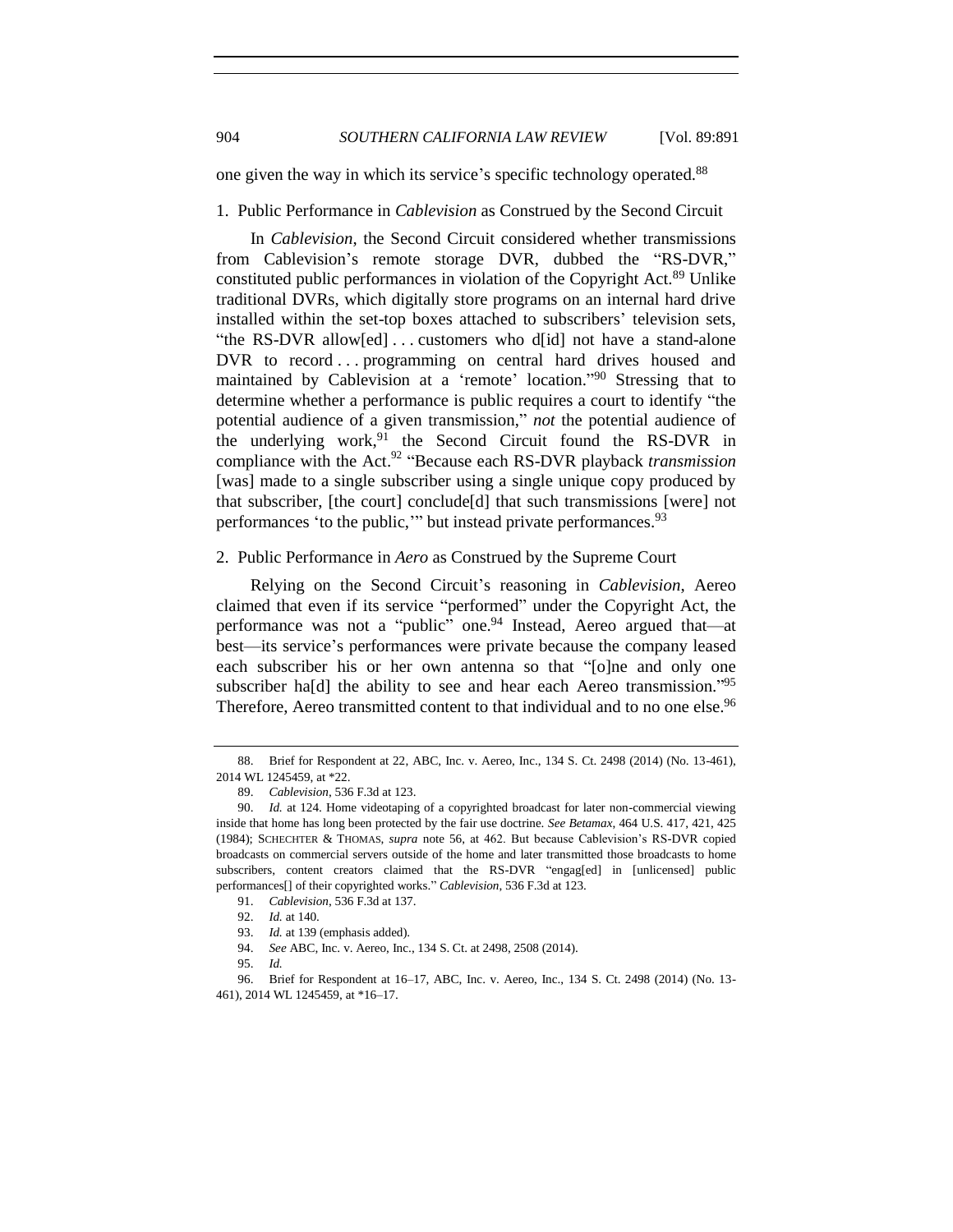However, disagreeing with the Second Circuit's interpretation of the Act, the Court implicitly condemned Aereo's service as a scheme that used a loophole in the law to avoid paying for retransmission while disguising itself as something other than a cable operator.<sup>97</sup> The Copyright Act "specifies that an entity performs publicly . . . at 'any place where a substantial number of persons outside of a normal circle of a family and its social acquaintances is gathered."<sup>98</sup> The Court found that the language of the Act, on its face, suggests that an entity performs publicly when it communicates content "to a large number of people who are unrelated and unknown to each other."<sup>99</sup> Because Aereo communicated the same content to large groups of people who were unknown to one another, it performed publicly even if its antennas were user specific.<sup>100</sup>

#### D. JUSTICE SCALIA'S DISSENT

# 1. Direct Liability, Secondary Liability, and the Volitional Conduct Requirement

In his dissent, Justice Scalia argued that the majority's opinion distorts the difference between direct and secondary copyright infringement.<sup>101</sup> According to Justice Scalia, the networks' *direct* infringement claim should have failed because copyright jurisprudence requires defendants to "personally engage[]" in infringing conduct.<sup>102</sup> In contrast, secondary infringement is appropriate under *Betamax* and *Grokster* "even when the defendants 'have not themselves engaged in the infringing activity' . . . [if] a defendant 'intentionally induc[es] or encourage[es]' infringing acts by

<sup>97.</sup> *See Aereo*, 134 S. Ct. at 2508–09 ("[Aereo's technology does] not distinguish Aereo's system from cable systems, which do perform 'publicly.' . . . They concern the behind-the-scenes way in which Aereo delivers television programming to its viewers' screens. They do not render Aereo's commercial objective any different from that of cable companies. Nor do they significantly alter the viewing experience of Aereo's subscribers. Why would a subscriber who wishes to watch a television show care much whether images and sounds are delivered to his screen via a large multisubscriber antenna or one small dedicated antenna, whether they arrive instantaneously or after a few seconds' delay, or whether they are transmitted directly or after a personal copy is made? And why, if Aereo is right, could not modern CATV systems simply continue the same commercial and consumer-oriented activities, free of copyright restrictions, provided they substitute such new technologies for old? Congress would as much have intended to protect a copyright holder from the unlicensed activities of Aereo as from those of cable companies.").

<sup>98.</sup> *Id.* at 2510 (quoting 17 U.S.C. § 101 (2012)).

<sup>99.</sup> *Id.* at 2509.

<sup>100.</sup> *Id.* 

<sup>101.</sup> *See id.* at 2512 (Scalia, J., dissenting).

<sup>102.</sup> *Id.* Justice Scalia acknowledged that the Court has not opined specifically on this volitional conduct requirement, yet "[e]very Court of Appeals . . . has adopted that rule" and the Supreme Court's cases "are fully consistent with [such a] requirement." *Id.* at 2512–13.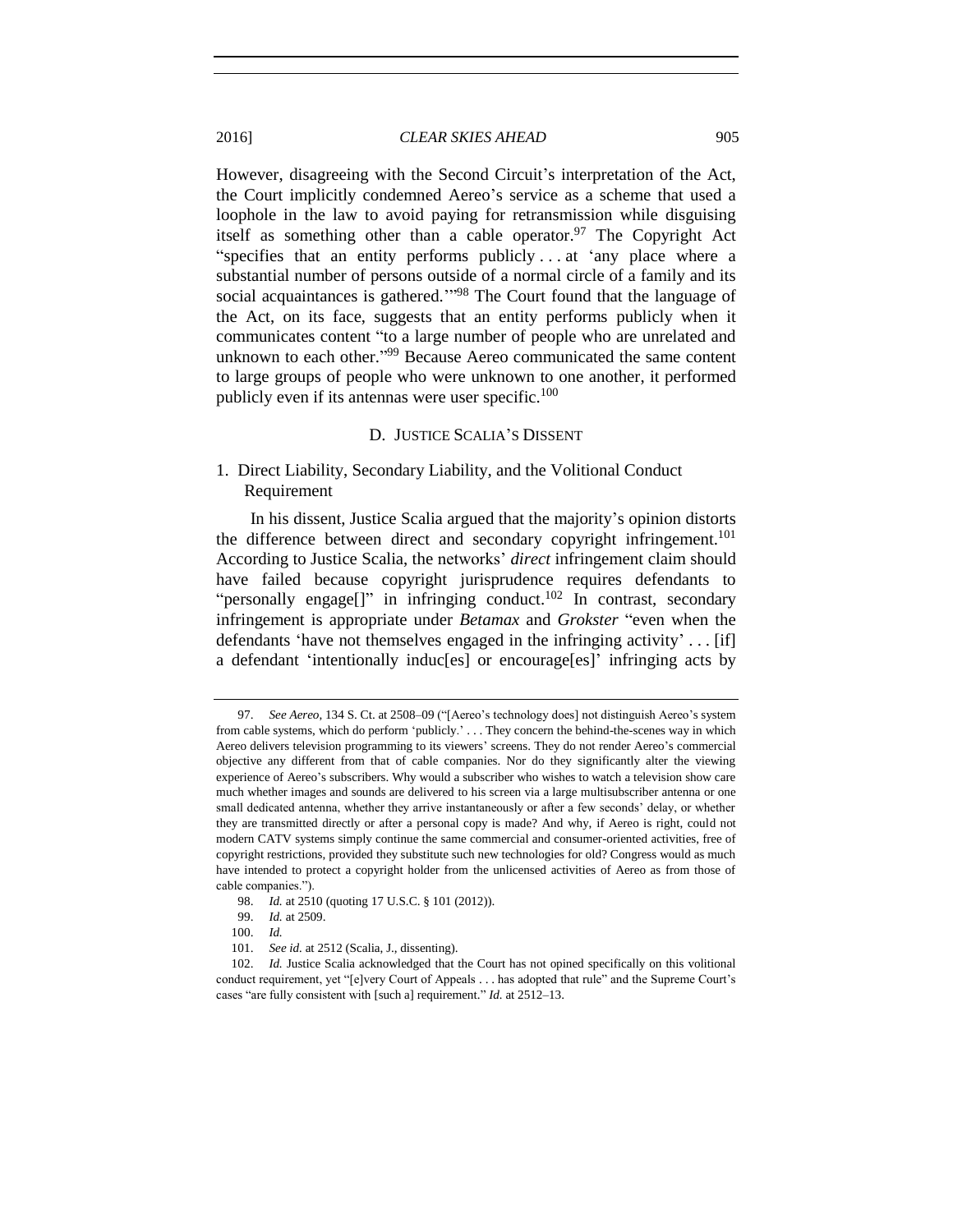906 *SOUTHERN CALIFORNIA LAW REVIEW* [Vol. 89:891

others or profits from such acts 'while declining to exercise a right to stop or limit [them].'"<sup>103</sup> Volitional conduct that infringes, therefore, is required to find a defendant liable for "performance" under a theory of direct liability, and—by extension—it is also a key way to distinguish a direct copyright violation from a secondary one.<sup>104</sup> In Aereo's case, Justice Scalia claimed that because Aereo did "nothing more than operate an automated, user-controlled system" that was indifferent from the material it transmitted, it did not volitionally infringe on any copyright; thus, it could not have "performed." <sup>105</sup> Instead, because Aereo's *users* chose when to activate the system and what to watch while using it, the Aereo *users*—not Aereo—displayed the volitional conduct necessary "to perform."<sup>106</sup> Justice Scalia contrasted Aereo with a service like Netflix—one that performs because it "carefully curate[s]" and arranges its selection of content.<sup>107</sup> Simply put, Justice Scalia asserted that "Aereo [did] not 'perform' for the sole and simple reason that it [did] not make the choice of content." 108 Justice Scalia specifically highlighted that this lack of volitional conduct did not necessarily imply that the company could escape liability for infringement; instead, he merely suggested that infringement would have to be found on a theory of secondary liability since Aereo was not the entity performing.<sup>109</sup>

#### 2. The Consequences of the Majority's Distortion

Justice Scalia worried that the majority's opinion is a "result-driven" approach that "boils down" to nothing more than Aereo's guilt by resemblance: (1) Aereo resembled a cable service, (2) Congress amended the Copyright Act to ensure that cable services "performed" within the Act, and (3) therefore, Aereo "performed" under the Act.<sup>110</sup> In Scalia's view, the majority veered from prior jurisprudence that applied the straightforward

<sup>103.</sup> *Id.* at 2512 (alteration in original) (first quoting *Betamax*, 464 U.S. 417, 435 (1984); then quoting Metro-Goldwyn-Mayer Studios Inc. v. Grokster, Ltd., 545 U.S. 913, 930 (2005)). Justice Scalia used peer-to-peer file-sharing services as a prime example of companies found liable under a theory of secondary infringement. *Id. See also* SCHECHTER & THOMAS, *supra* note [56,](#page-9-0) at 399–400 (claiming that, in A&M Records, Inc. v. Napster, Inc., 239 F.3d 1004 (9th Cir. 2001), "Napster did not contest that its users directly infringed," but "the Ninth Circuit reasoned that [because] Napster knew its users were direct copyright infringers and materially contributed to their infringement through its centralized servers and searching index," it was secondarily liable).

<sup>104.</sup> *See Aereo*, 134 S. Ct. at 2514 (Scalia, J., dissenting).

<sup>105.</sup> *Id.* at 2513.

<sup>106.</sup> *See id.* at 2514.

<sup>107.</sup> *Id.* at 2513.

<sup>108.</sup> *Id.* at 2514.

<sup>109.</sup> *Id.* at 2517.

<sup>110.</sup> *Id.* at 2515, 2517.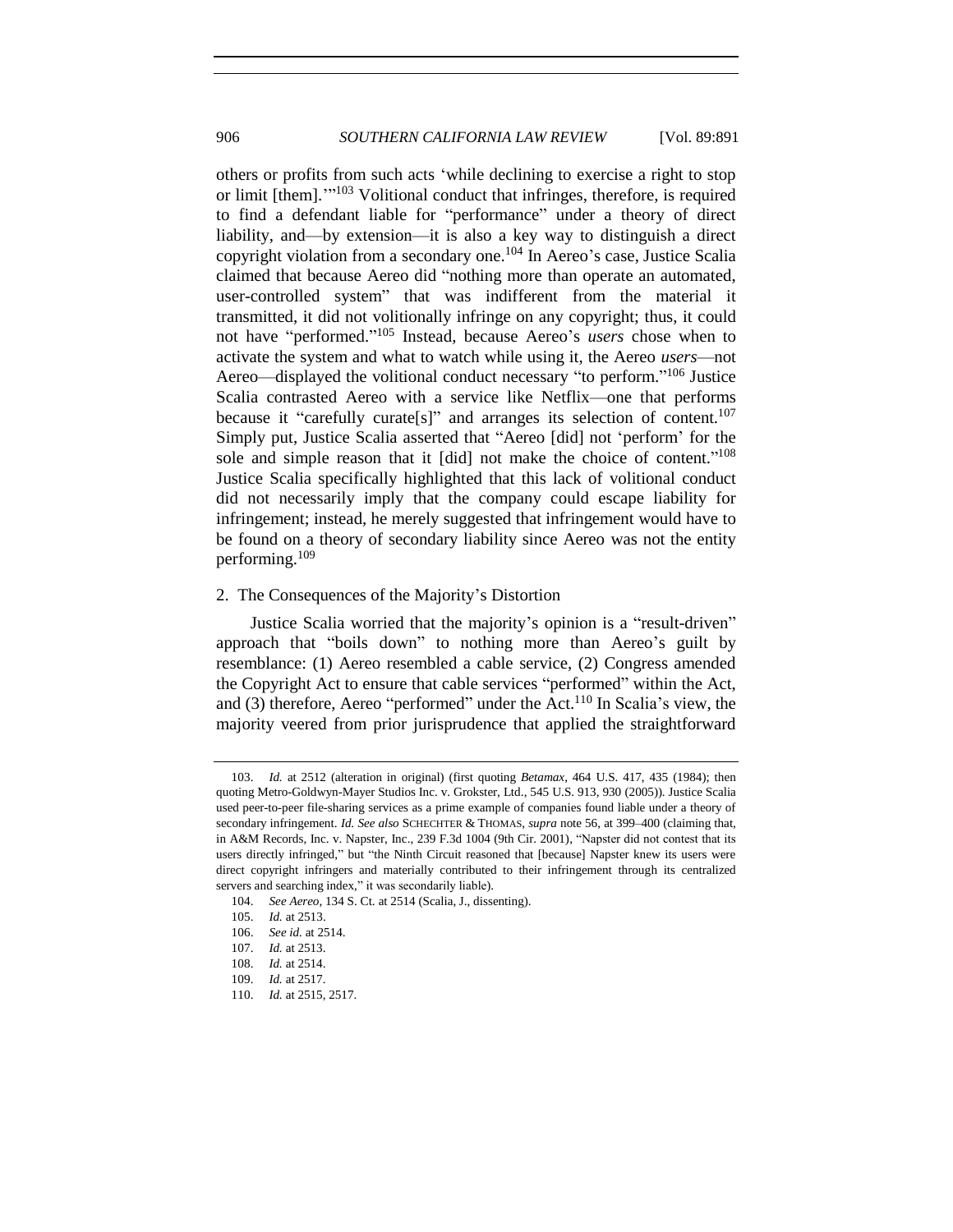volitional conduct bright-line rule in favor of something more ad hoc.<sup>111</sup> By ignoring volitional conduct, the majority's holding, Justice Scalia claimed, will distort well-established copyright jurisprudence outside of *Aereo*. 112 For example, the *Aereo* decision creates a rule that cable television lookalikes "perform," but it gives no guidance on how to specifically determine what type of entities qualify as cable companies.<sup>113</sup> Thus, how will future courts know "which automated systems now in existence are governed by the traditional volitional-conduct test and which get the Aereo [look-alike] treatment<sup>[?]"<sup>114</sup> Does the rule apply to satellite systems? Or, as is most</sup> relevant to this discussion, how does the majority's holding affect cloud storage providers?

3. Other Potential Worries About the Decision with Respect to Cloud Computing

While Justice Scalia's dissent is primarily critical of the majority's interpretation of who "performs" under the Copyright Act, amici parties worried about the potential fallout that could result from the Court's straying from the Second Circuit's application of "public" in *Cablevision*. <sup>115</sup> One group argued that cloud-computing companies have come to rely on the Second Circuit's interpretation of "to the public" within the meaning of the Copyright Act—"that a user's watching, listening to, or reading copies of works she stored" are *private* performances.<sup>116</sup> Thus, a different interpretation in *Aereo* could subject these companies themselves—and not just their users—to liability, discouraging new investment and innovation in the growing sector. $117$ 

#### III. FALLOUT

Aereo, its amici, and Justice Scalia's dissent in *Aereo* have all latched on to the idea that the majority's opinion, finding Aereo liable for direct copyright infringement, could negatively affect the future investment, innovation, and growth of cloud computing.<sup>118</sup> To assess the extent of

<sup>111.</sup> *Id.* at 2516.

<sup>112.</sup> *Id.* ("[The majority opinion] greatly disrupts settled jurisprudence which, before today, applied the straightforward, bright-line test of volitional conduct directed at the copyrighted work.").

<sup>113.</sup> *Id.*

<sup>114.</sup> *Id.* at 2517.

<sup>115.</sup> *See* Brief *Amici Curiae* at 5–8, WNET, Thirteen, Fox Television Stations, Inc. v. Aereo, Inc., 712 F.3d 676 (2d Cir. 2013), *rev'd sub nom.* 134 S. Ct. 2498 (2014) (No. 12-2786-cv), 2012 WL 5387385, at \*5–8.

<sup>116.</sup> *Id.* at 6–7.

<sup>117.</sup> *Id.*

<sup>118.</sup> *See supra* Introduction, Part II.D.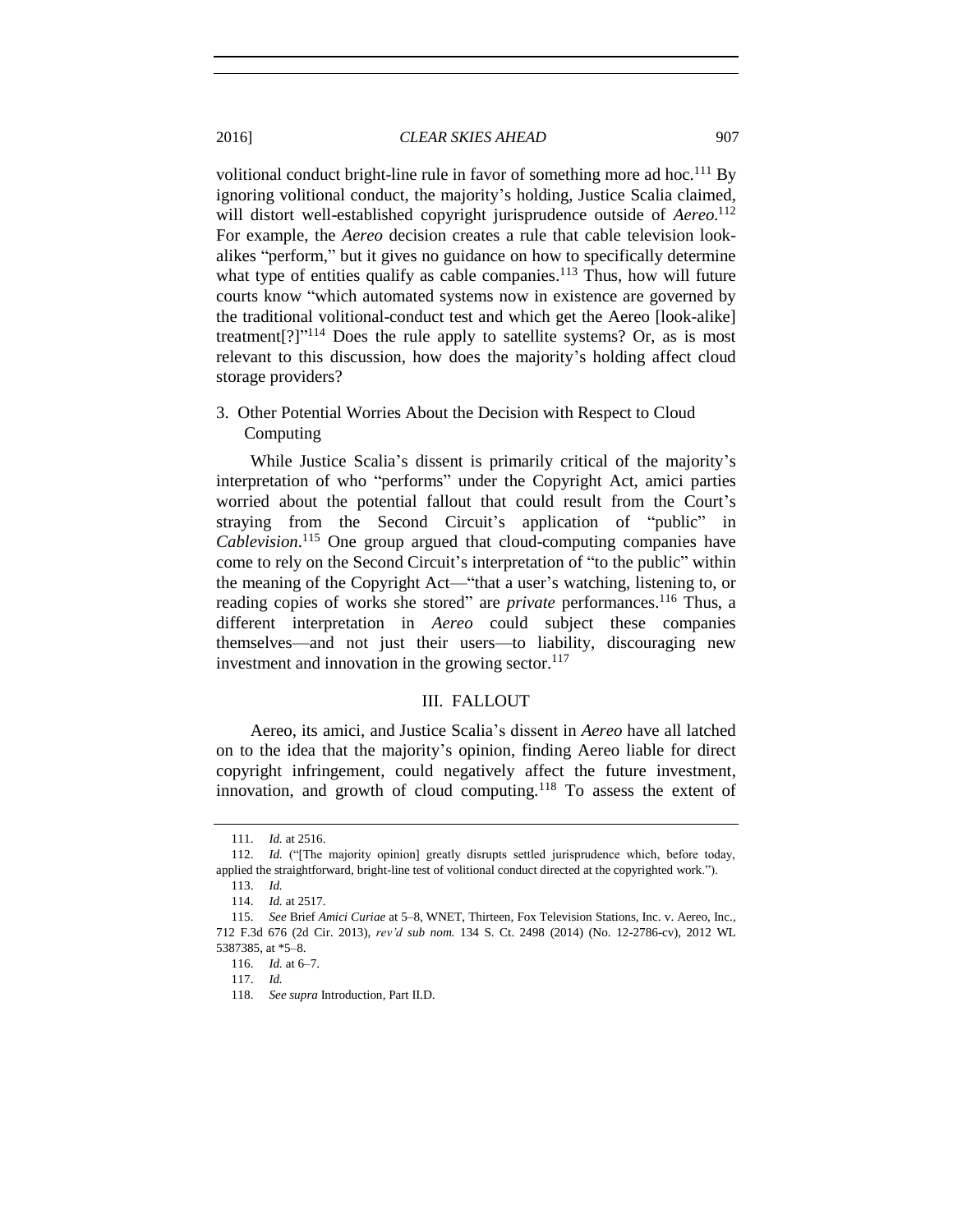*Aereo*'s reach on cloud-based companies, I will begin by briefly describing cloud technology and its goals.

#### A. WHAT IS CLOUD TECHNOLOGY?

Cloud technology offers an alternative to storing computer data on a personal, local hard drive installed within a given device.<sup>119</sup> Cloud services enable users to store data remotely on servers located all over the world and allow users to access these files via the Internet.<sup>120</sup> The use of cloud technology is growing at a rapid rate, and its services are attractive to personal consumers and businesses alike.<sup>121</sup> For one, cloud services allow users to access their files anywhere in the world because a user need only have Internet connectivity to connect to the cloud server and retrieve data stored there.<sup>122</sup> Also, for many, cloud computing provides increased file stability because information stored in this way is not (at least in theory) susceptible to more common local hard drive failures.<sup>123</sup> For instance, Google's popular cloud-based storage service, Google Drive, allows Google account holders to store up to fifteen gigabytes of data for free on the company's servers.<sup>124</sup> Users can upload any file to the cloud (be it music, film, television, photos, personal documents, spreadsheets, and so forth), allow Google to hold it remotely, and access it when needed, provided the user has access to the Internet.<sup>125</sup>

<span id="page-17-0"></span>Issues relevant to our discussion of *Aereo* and pertaining to copyright may occur, however, when cloud *storage* devices, such as Google Drive, hold on their servers user-uploaded content—pirated songs, films, and

<sup>119.</sup> *See* Michelle Maltais, *Who Needs Cloud Computing?*, L.A. TIMES (Apr. 26, 2012), http://articles.latimes.com/2012/apr/26/business/la-fi-tn-who-needs-cloud-computing-20120425.

<sup>120.</sup> *See* PETER MELL & TIMOTHY GRANCE, NAT'L INST. OF STANDARDS & TECH., U.S. DEP'T OF COMMERCE, SPECIAL PUB. 800-145, THE NIST DEFINITION OF CLOUD COMPUTING 2 (2011), http://nvlpubs.nist.gov/nistpubs/Legacy/SP/nistspecialpublication800-145.pdf ("Cloud computing is a model for enabling ubiquitous, convenient, on-demand network access to a shared pool of configurable computing resources (e.g., networks, servers, storage, applications, and services) that can be rapidly provisioned and released with minimal management effort or service provider interaction.").

<sup>121.</sup> *See* TJ McCue, *Cloud Computing: United States Businesses Will Spend \$13 Billion on It*, FORBES (Jan. 29, 2014), http://www.forbes.com/sites/tjmccue/2014/01/29/cloud-computing-unitedstates-businesses-will-spend-13-billion-on-it ("Instead of a slow-moving fluffy white cloud image, the cloud computing industry should use a tornado—that might be a better way to visualize how fast cloud computing is growing today.").

<sup>122.</sup> *See id.*

<sup>123.</sup> *See id.* (describing "cloud storage as a way to backup and protect . . . data").

<sup>124.</sup> *See Your Storage Limit*, GOOGLE, https://support.google.com/drive/answer/6558 (last visited Apr. 3, 2016).

<sup>125.</sup> *See Get Started with Google Drive*, GOOGLE, https://support.google.com/drive/answer/ 2424384 (last visited Apr. 3, 2016).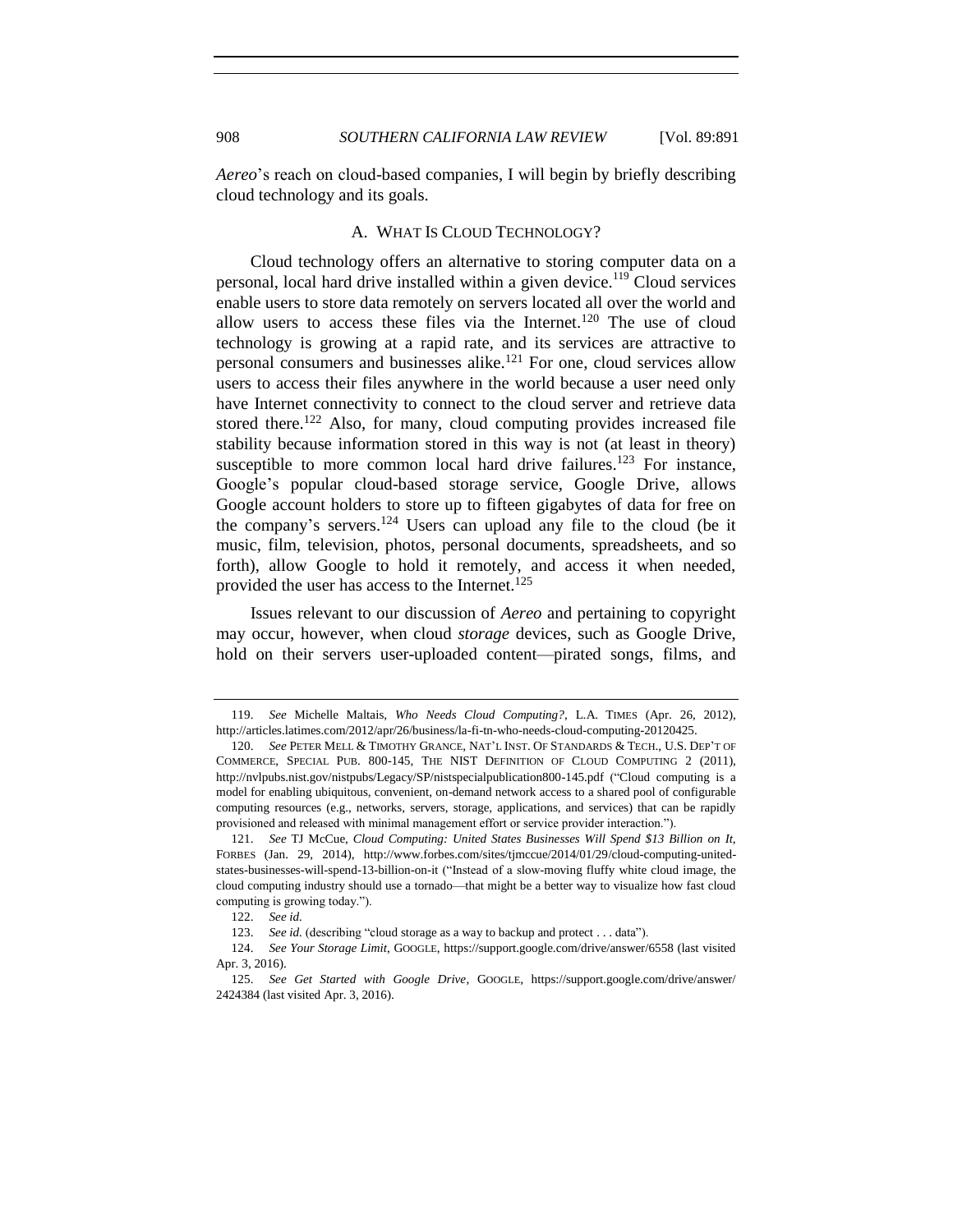television shows, for example—for which the uploading user does not hold a license.<sup>126</sup> It is worthwhile to confine our discussion at this point. There are three main types of consumer cloud services.<sup>127</sup> One commentator succinctly described them as follows: "[C]loud services, like Google Drive or Dropbox, function [*only*] like storage lockers for files their users have acquired elsewhere. Other cloud services, like Netflix, Amazon Prime and Spotify, obtain and supply content pursuant to licensing arrangements. Still other services, like iTunes, provide licensed content as well as storage."<sup>128</sup>

Upon even an initial analysis, one can see that to argue that *Aereo*  could affect cloud computing as a whole is an exaggerated argument that confuses the technology.<sup>129</sup> At most, a potential copyright distortion could call infringement analysis into question—but only with respect to the storage services that could potentially host a user's illegally obtained files, since the other two types of cloud services discussed necessarily license content.<sup>130</sup> However, the only similarity between those cloud storage-locker services and Aereo is that they both provide a mechanism for consumers to remotely store information on the service provider's equipment and to later access that content. It is the significant differences between *how* the two products operate and serve the consumer that greatly undermine any slippery slope implications stemming from *Aereo*.

#### B. COMPARING AEREO WITH CLOUD STORAGE LOCKERS

# 1. Was Justice Scalia Correct in Asserting that Aereo Failed to Act with Sufficient Volitional Conduct for Direct Copyright Infringement?

In his dissent, one of Justice Scalia's main arguments to reject direct liability with respect to Aereo is that Aereo does not exhibit the volitional

<sup>126.</sup> *See* Katyal, *supra* note [22.](#page-4-0)

<sup>127.</sup> *See id.*

<sup>128.</sup> *Id.* Netflix's and Amazon Prime's clouds are simply not at issue after *Aereo* because they "play by the rules"—namely, they contract with the copyright owners to distribute the content with permission. *Id.* The same is true for songs purchased via the iTunes Store that are then saved and distributed in the iCloud. *See id.* There, too, the songs were purchased pursuant to a licensing agreement so there is no concern regarding infringement. *See id.* The services that are most in play, or at least most susceptible after the *Aereo* decision, are cloud services that act as remote storage lockers—ones that hold user-uploaded content for which it is impossible (or at least impracticable) for the service provider to determine whether the user that uploaded the file actually owned the license to use it. *But see id.* iTunes is interesting because it offers its customers both a storage locker component and a component tied to its store. *See id.* So, while data purchased from the store would certainly be licensed, data uploaded by the customer for storage may or may not be. *See id.* 

<sup>129.</sup> *Id.*

<sup>130.</sup> *See id.*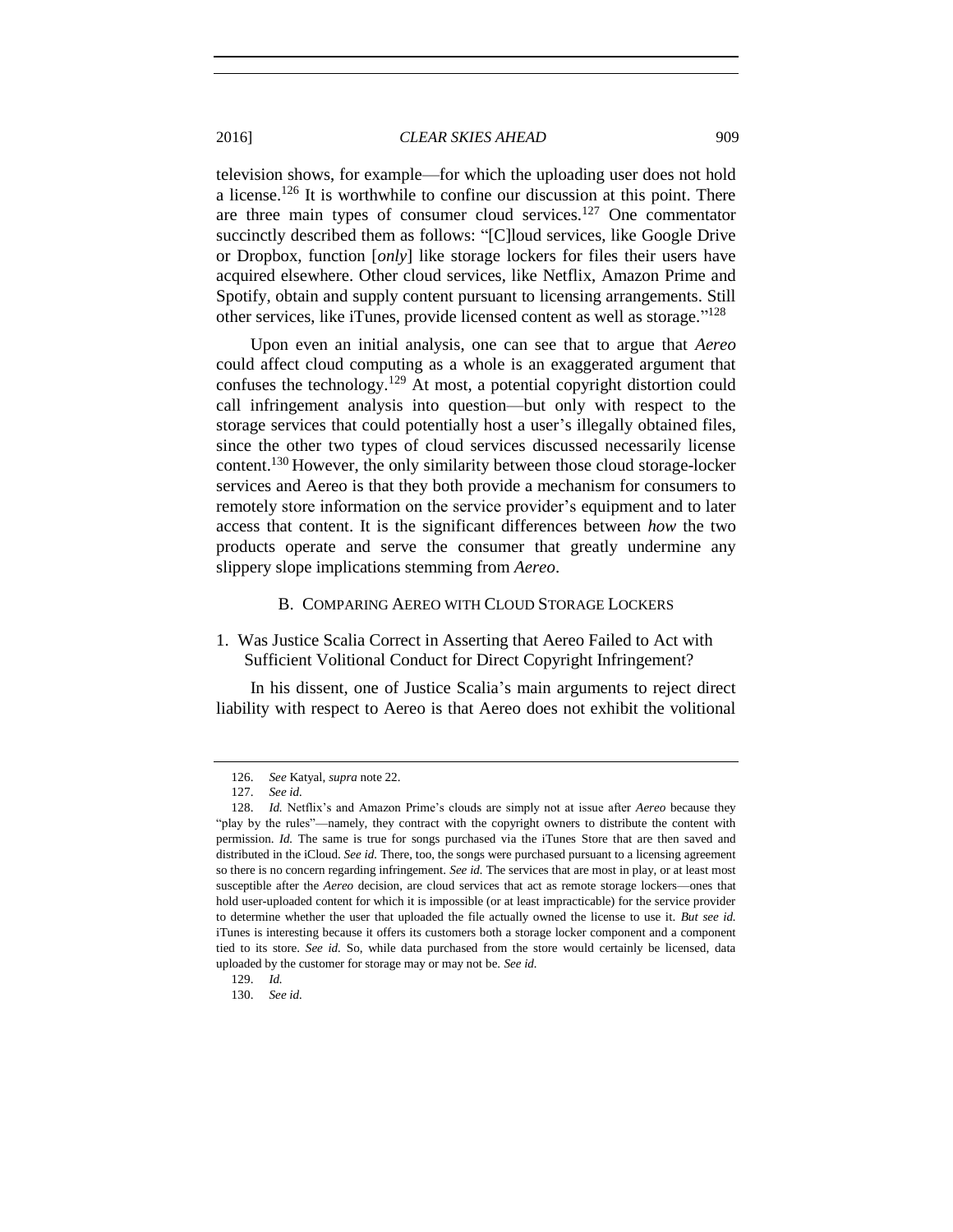conduct required for direct copyright infringement.<sup>131</sup> As Justice Scalia noted, the majority opinion does not address this point (in fact, it does not specifically reference volitional conduct at all).<sup>132</sup> Still, I want to merely raise doubts about whether this assertion remains wholly intact given the prior litigation in *Fortnightly* and *Teleprompter*, Congress's response to those decisions, and—most importantly—the current television marketplace. It is certainly true that Aereo's users selected which programs to watch when they logged into the service.<sup>133</sup> However, this fact alone may not preclude Aereo from acting with the requisite volitional conduct to "perform."<sup>134</sup> Rather, perhaps Aereo (as opposed to the user) performed by specifically selecting which networks' signals to make available to customers in the first place. In other words, Aereo could have potentially exhibited the requisite volitional conduct to "perform" under the Act when it decided to offer certain networks and their programs (the broadcast networks), but not others (the cable networks) because it was choosing which programming the consumers could access.

Even in the *Teleprompter* decision (one that disfavored direct infringement), the Court recognized this logic precisely when it conceded that the CATV systems in question exercised *some* control over content when they selected which signals to redistribute.<sup>135</sup> Given the rather significant changes in today's television marketplace from the time of *Teleprompter* and *Fortnightly*, such a concession by the Court may have at least some implications for our current discussion. Perhaps these television industry advancements warrant revisiting whether the mere act of selecting which networks' signals to offer is *now* in and of itself sufficient volitional conduct to "perform" within the meaning of the Act. For example, the CATV providers of the past—which existed before the explosion of cable network offerings—had a selection of only a few broadcast signals from

<sup>131.</sup> *See supra* Part II.D.

<sup>132.</sup> *See generally* ABC, Inc. v. Aereo, Inc., 134 S. Ct. 2498 (2014).

<sup>133.</sup> *Id.* at 2515 (Scalia, J., dissenting) ("Aereo transmits only specific programs selected by the user, at specific times selected by the user.").

<sup>134.</sup> *See id.* at 2501 (majority opinion) ("In ... cases involving different kinds of service or technology providers, a user's involvement in the operation of the provider's equipment and selection of the content transmitted *may* well bear on whether the provider performs within the meaning of the Act." ) (emphasis added). The majority's use of the word "may" could suggest that a user's involvement in the action is perhaps not the only way to determine whether a service provider performs pursuant to the language of the Act. *See id.*

<sup>135.</sup> Teleprompter Corp. v. Columbia Broad. Sys., Inc., 415 U.S. 394, 410 (1974) ("Even in exercising its limited freedom to choose among various broadcasting stations, a CATV operator simply cannot be viewed as 'selecting,' 'procuring,' or 'propagating' broadcast signals . . . .").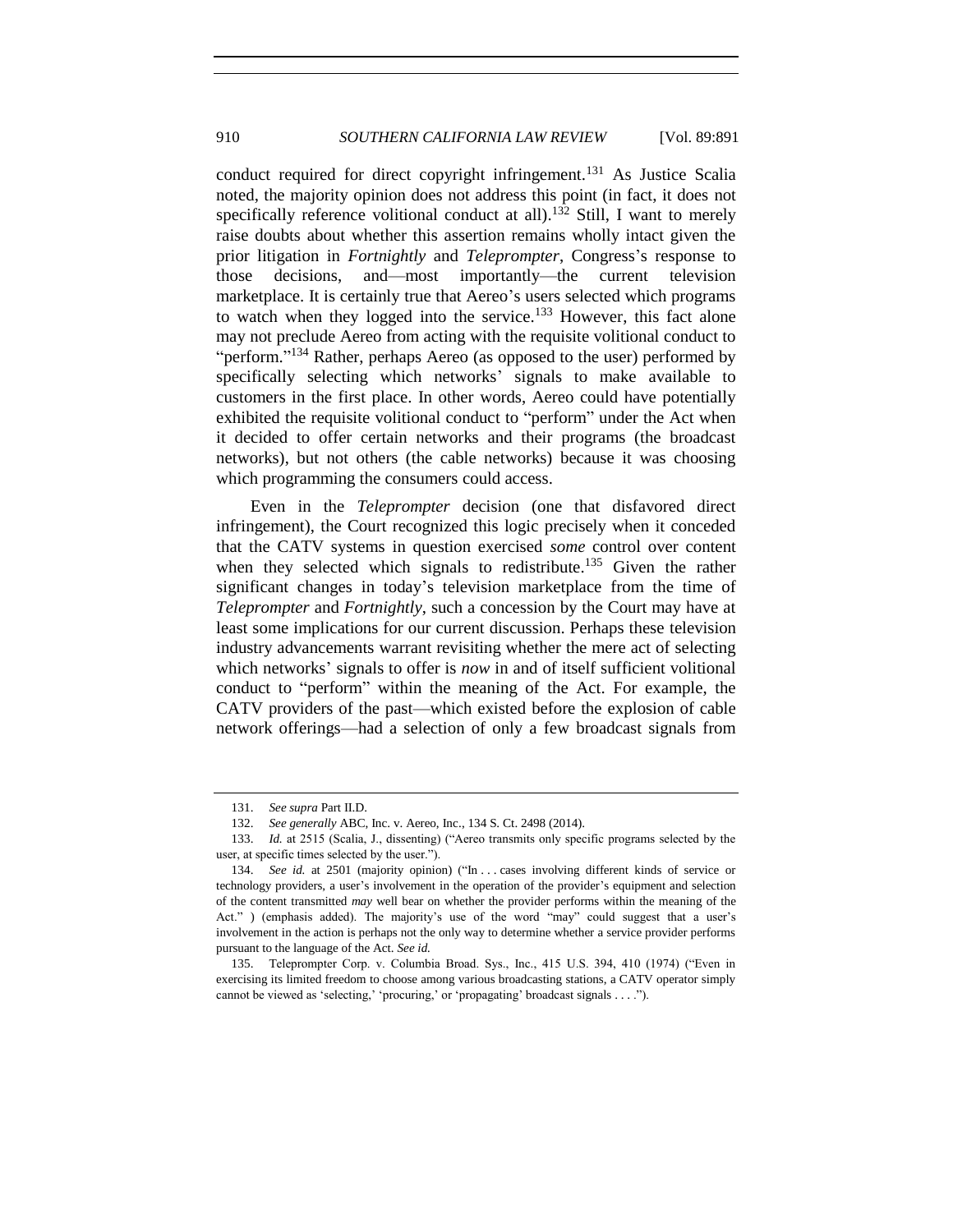which to retransmit.<sup>136</sup> As a result, the *Teleprompter* Court believed that this act alone was insufficient for liability because it was the broadcaster not the CATV system—that made the creative decisions.<sup>137</sup> Aereo, like the CATV services, chose to retransmit all of the broadcast signals available,<sup>138</sup> but because there are dramatically more networks available today than there were during the time of CATV, choosing to make a specific subset of networks available to subscribers just *feels* like a more substantial calculation. Simply put, the vast increase in available television networks between today and *Teleprompter* may suggest that offering some networks but not others could be construed as "volitional" under the present law. Aereo (and not its users) had at least some ultimate choice over content on its service because it did in fact negotiate certain programming beyond the ordinary broadcast television networks.<sup>139</sup> For example, Aereo negotiated a licensing deal to carry Bloomberg TV.<sup>140</sup> Viewed this way, Aereo begins to look more like a service such as Netflix, one that Justice Scalia himself concluded to exhibit sufficient volitional conduct to "perform" because, factually speaking, both Aereo and Netflix make choices about the content to make available to their customers in the first place.<sup>141</sup> If Aereo did exhibit sufficient volitional conduct to "perform" under the Act, then Justice Scalia's worries about copyright law distortion face a potential problem—the majority would not have ignored the volitional conduct test;

138. *See Aereo*, 134 S. Ct. at 2507. *See also* Hiawatha Bray, *Aereo's Internet TV Service Is So Good It's Scary*, BOS. GLOBE (May 30, 2013), https://www.bostonglobe.com/business/2013/05/29/ aereo-internet-service-good-scary/sGECft4KQwmT1Ip4ZVbYxN/story.html.

139. Spangler, *supra* note [22.](#page-4-0)

<sup>136.</sup> *See* Fortnightly Corp. v. United Artists Television, Inc., 392 U.S. 390, 392 (1968).

<sup>137.</sup> *Teleprompter*, 415 U.S. at 410 ("When a local broadcasting [network] selects a program to be broadcast at a certain time, it is exercising a creative choice among the many possible programs available . . . from copyright holders of new or rerun motion pictures, or from its own facilities to generate and produce entirely original program material. The alternatives are myriad, and the creative possibilities limited only by scope of imagination and financial considerations. An operator of a CATV system, however, makes a choice as to which broadcast signals to rechannel to its subscribers, and its creative function is then extinguished.").

<sup>140.</sup> *Id.* ("Users [could not] even opt to remove Bloomberg TV or any other channels from the lineup.").

<sup>141.</sup> *Aereo*, 134 S. Ct. at 2513 (Scalia, J., dissenting). Justice Scalia argued that Netflix "performs" because it "*choose*[*s*] *the content*" to offer to subscribers. *Id.* In an article for the entertainment trade publication *Variety*, Todd Spangler offers an additional example of Aereo's volitional conduct that is worth briefly mentioning here. Spangler, *supra* note [22.](#page-4-0) The company "use[d] geolocation software to block users from accessing the service outside a given designated market area (DMA) for the over-the-air TV stations." *Id*. While Aereo implemented this feature to prevent users from accessing television that they would not ordinarily be able to access themselves with an antenna (implying that the service was a mere passive one), it is in fact another instance of Aereo's control over a user's experience; thus, "Aereo—not users—[was] facilitating the performance of copyrighted TV signals." *Id.*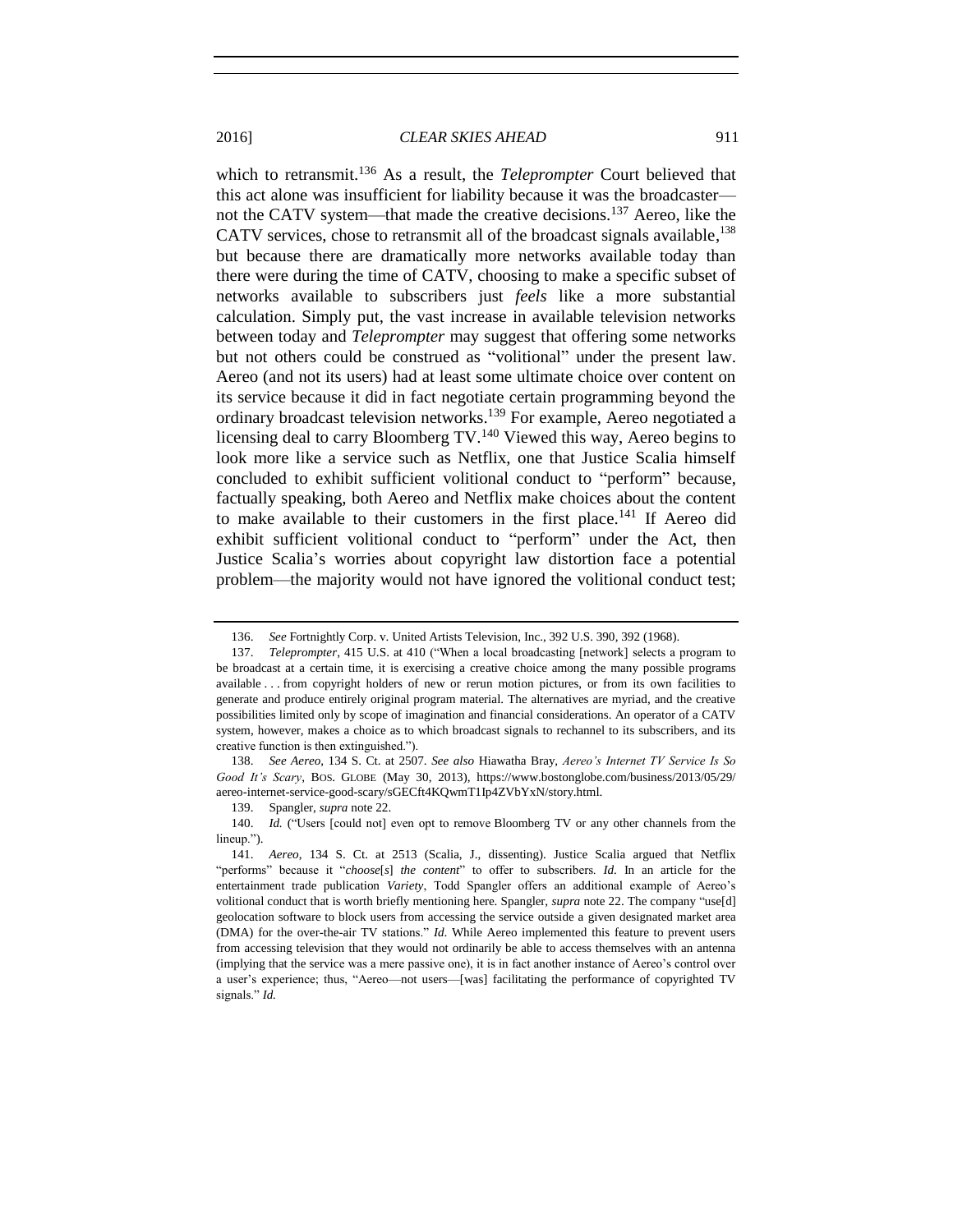instead, its decision would have implicitly relied upon it. Therefore, *Aereo* does not leave a confusing hole in copyright jurisprudence and potential cloud litigation can proceed under the law's tried and true analysis.

2. So Which Position Is Correct? Justice Scalia's or the Majority's? Does It Even Matter for the Cloud?

Let us assume for a moment that Justice Scalia's position is correct that perhaps the majority reached the correct destination (enjoining Aereo's service) but by using the wrong route (direct infringement versus secondary infringement because the user, not Aereo, "performed"). Will such a possible distortion in *Aereo* affect copyright jurisprudence and its analysis with respect to who "performs" when using the cloud?<sup>142</sup> I argue that it will not because the specific, structural differences in *how* the services operate confine the *Aereo* decision to an ultimately narrow application, leaving no confusion that solely the user performs when he or she operates a cloudbased storage system. Because the "who performs" question is so clear with respect to cloud computing, any potential *Aereo* copyright distortion should still not affect infringement analysis in disputes about the cloud. Even though a court could find that a cloud-computing company is a secondary infringer, *Aereo* should not determine the analysis applied. Instead, well-established law applied in both *Betamax* and *Grokster* should continue to govern.

3. Technological Differences: Why the "Who Performs" Problem in *Aereo* Need Not Affect Cloud Computing

#### A. Explicit Differences

The key technological difference between Aereo and cloud storage services is the entity that provides the content "*in the first instance*."<sup>143</sup> Specifically, "Aereo itself supplie[d] the content to users," whereas practical use of a cloud storage system depends entirely on users to supply their own files. $144$  As referenced by the Court, the mere fact that a given

<sup>142.</sup> *See Aereo*, 134 S. Ct. at 2514 (Scalia, J., dissenting). Justice Scalia wrote: The key point is that [with Aereo] subscribers call all the shots: Aereo's automated system does not relay any program, copyrighted or not, until a subscriber selects the program and tells Aereo to relay it. Aereo's operation of that system is a volitional act and a but-for cause of the resulting performances, but . . . that degree of involvement is not enough for direct liability.

*Id.*

<sup>143.</sup> Spangler, *supra* note [22](#page-4-0) (quoting Brief for the United States as Amicus Curiae Supporting Petitioners at 31, ABC, Inc. v. Aereo, Inc., 134 S. Ct. 2498 (2014) (No. 13-461), 2014 WL 828079, at \*31).

<sup>144.</sup> *Id.*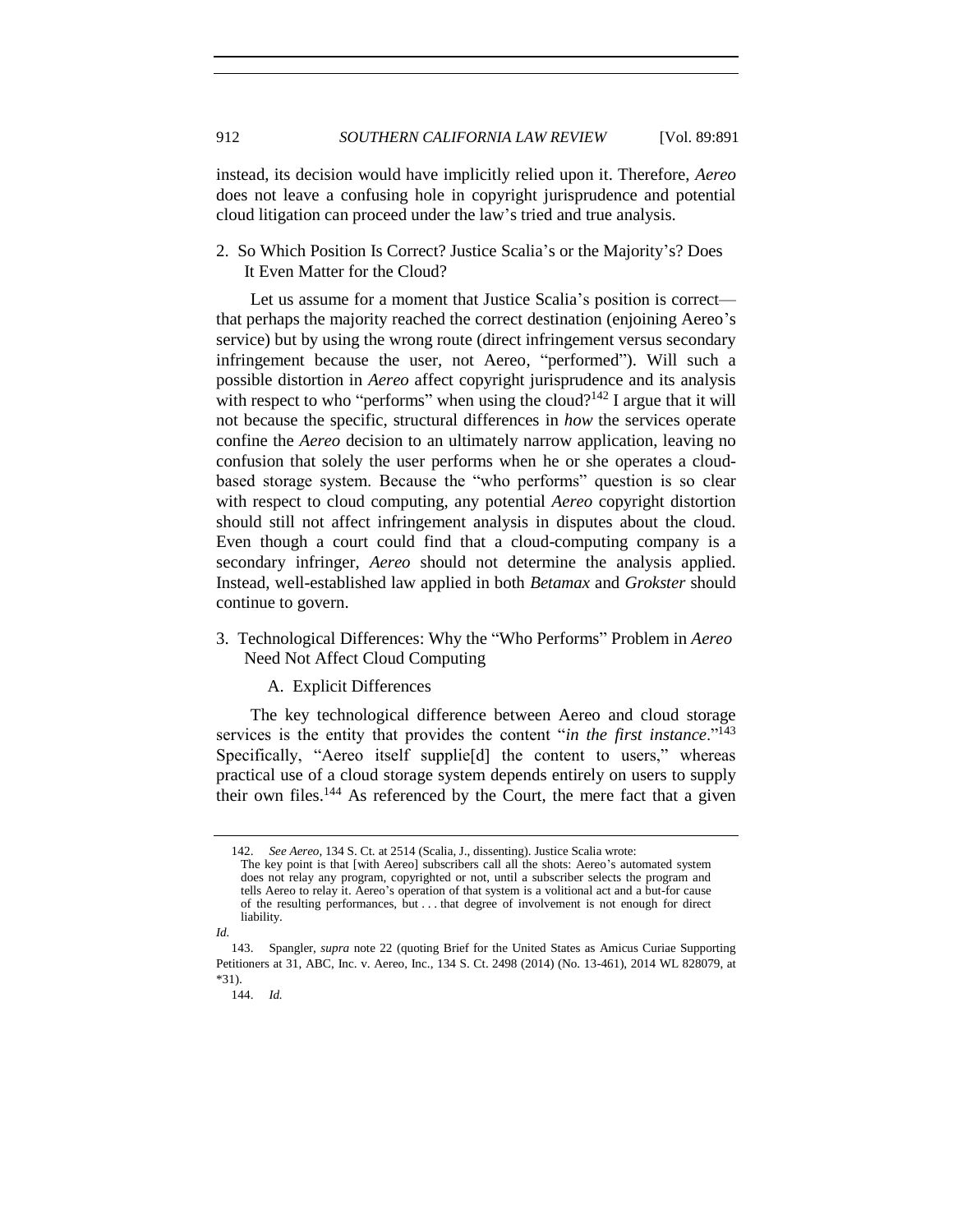Aereo subscriber's antenna remained "off" until the user called upon it does not change the fact that from the moment an Aereo user actually activated the service (even for the very first time), Aereo began sending a signal to that user, delivering him or her content.<sup>145</sup> In stark contrast, because cloud storage lockers like Google Drive are designed only to hold *user*-uploaded content, when a Google Drive user opens his or her cloud folder for the first time, the drive will be empty because the service depends upon the *user*—not Google—to decide what to place there.<sup>146</sup> Theoretically speaking, if a Google Drive user never chooses to add any content to the drive, his or her cloud locker will remain forever empty.

Put another way, Aereo was always designed to distribute content *it* acquired elsewhere, and a user's enjoyment of the service depended on Aereo actively pushing a signal to that user.<sup>147</sup> The cloud storage devices are designed to store content passively and will not send anything to the user that the user has not already sent to it.<sup>148</sup> Therefore, the fact that in Aereo's case there may have been a certain degree of ambiguity as to which entity controlled the content (creating a unique situation in which it became difficult to determine whether Aereo or its users performed), such ambiguity simply does not exist among cloud storage services and their users. The latter service operates in a clear way such that only the user has control over the content in his or her cloud drive; thus, the analysis with respect to remote storage should remain unaffected after *Aereo*. Even if the majority's opinion is "result-driven" and fails to provide a proper framework for determining what is a cable "look-alike" service that falls afoul of *Aereo*, as Justice Scalia suggested,<sup>149</sup> the vast technological differences between Aereo and cloud storage companies still seem to strongly suggest that the latter just would not fit that bill.

<sup>145.</sup> *See Aereo*, 134 S. Ct. at 2507 ("Aereo's system remains inert until a subscriber indicates that she wants to watch a program. Only at that moment, in automatic response to the subscriber's request, does Aereo's system activate an antenna and begin to transmit the requested program.").

<sup>146.</sup> *See Get Started with Google Drive*, *supra* not[e 125.](#page-17-0) In this sense, digital storage lockers look no different than their familiar, physical storage unit counterparts. Surely, there is no question that a public storage facility would not be found liable for direct copyright infringement if a customer renting one of its units stored illegally obtained CDs inside one of its repositories. Public storage does not participate in the actual infringement. It merely rents out physical space.

<sup>147.</sup> *See Aereo*, 134 S. Ct. at 2507; Spangler, *supra* note [22.](#page-4-0)

<sup>148.</sup> *See* Katyal, *supra* note [22](#page-4-0) ("[In *Aereo*, the Court] repeatedly mentioned the line between merely passive storage, on the one hand, and active content-distribution services, on the other. Aereo falls in that second category . . . ."). *See also* Spangler, *supra* note [22](#page-4-0) ("The Aereo service is custom built to present TV shows and networks in an easy-to-use way . . . . Whereas cloud storage services act as repositories for personal files, Aereo itself supplies the content to users.").

<sup>149.</sup> *Aereo*, 134 S. Ct. at 2516–17 (Scalia, J., dissenting).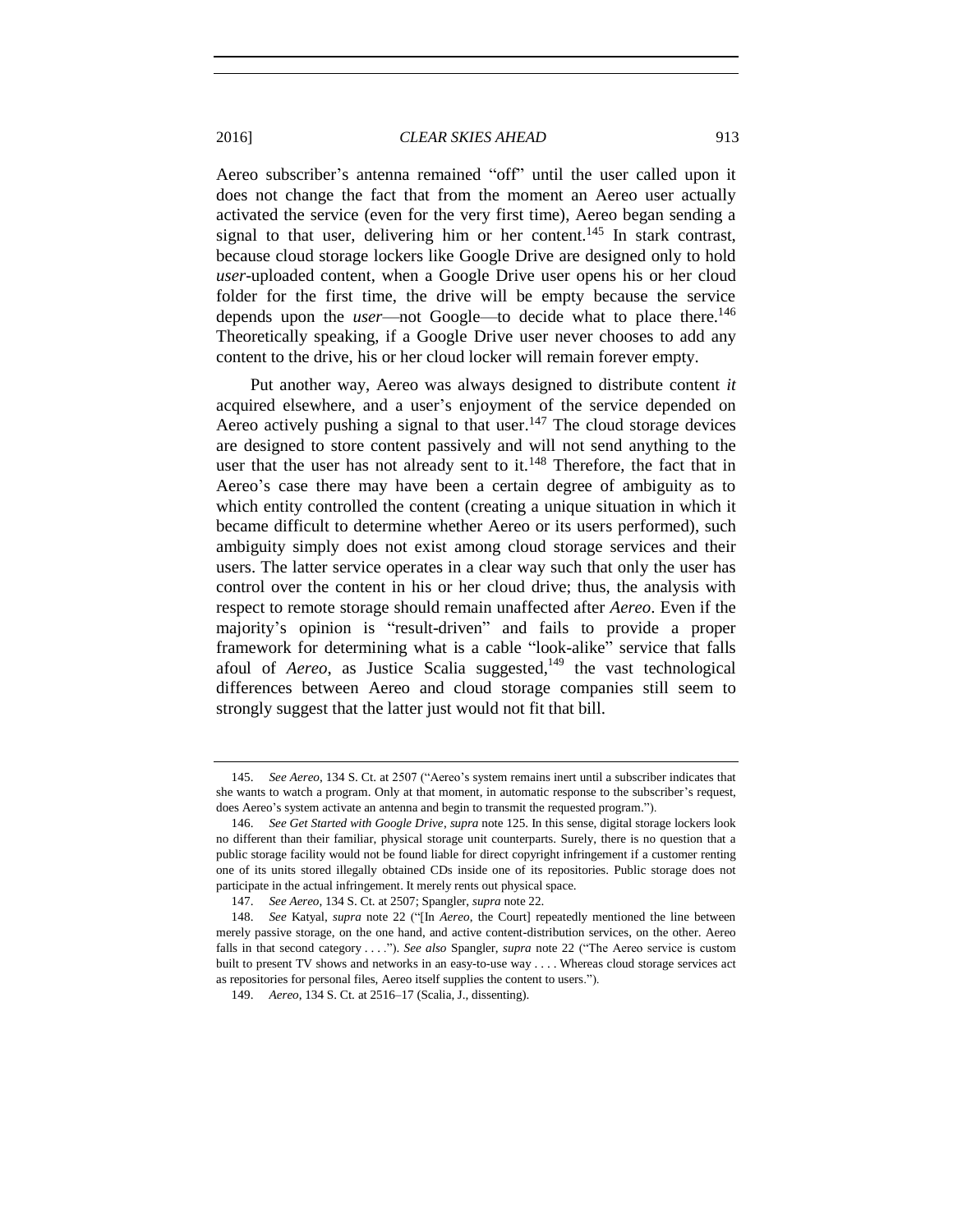#### B. Implicit Differences

More nuanced, however, is the fact that while Aereo may have designed its entire infrastructure to exploit a potential loophole in the law, remote storage companies do not operate simply to avoid illegality.<sup>150</sup> Beneath the surface of the majority opinion, the *Aereo* Court did not give the service provider the "looks like a cable company" treatment that Justice Scalia suggested.<sup>151</sup> I argue that instead, the Court essentially struggled, albeit implicitly, with the notion that Aereo was, in fact, a new kind of cable company—one of the twenty-first century. As such, because it was designed to reappropriate the broadcast networks' signals and sell them at a profit, it needed a license to do so. Unsurprisingly, the underlying tone of the majority opinion targets Aereo's use of advancements in technology to conveniently escape paying the well-established retransmission consent fees.<sup>152</sup> Even Aereo itself must have conceded its likeness to a traditional cable provider—at least on some level—since in the months after the Court's decision, the company launched a campaign urging the Federal Communications Commission ("FCC") to grant it a license to operate as a cable system.<sup>153</sup> As a result, I believe that it is this underlying suspicion that led the majority to declare the *Aereo* holding a "limited" one, brushing aside Justice Scalia's concerns about the emerging growth of technologies because those burgeoning sectors are not designed specifically to avoid retransmission consent.<sup>154</sup> The Court recognized that "Congress, while intending the Transmit Clause to apply broadly to *cable companies and* 

<sup>150.</sup> *See* Spangler, *supra* not[e 22.](#page-4-0)

<sup>151.</sup> *Aereo*, 134 S. Ct. at 2516 (Scalia, J., dissenting).

<sup>152.</sup> *See* Alyssa Rosenberg, *How the Television Industry Should Respond to the Aereo Ruling*, WASH. POST (June 25, 2014), http://www.washingtonpost.com/news/act-four/wp/2014/06/25/how-thetelevision-industry-should-respond-to-the-aereo-ruling ("But that cable companies are hugely frustrating does not mean that Aereo was not a workaround, or a cable-like attempt to profit off content that is supposed to be available for free."). Chief Justice Roberts zeroes in on this important nuance when he says, "[Aereo's] technological model is based solely on circumventing prohibitions that [they] don't want to comply with . . . ." *Id. See also* Adam Liptak, *Justices Skeptical of Aereo's Business*, N.Y. TIMES (Apr. 22, 2014), http://www.nytimes.com/2014/04/23/business/media/supreme-court-hearsarguments-in-aereo-case.html ("Judge Denny Chin [of the U.S. Court of Appeals for the Second Circuit] wrote that the service was 'a Rube Goldberg-like contrivance, over-engineered in an effort to avoid the reach of the Copyright Act and to take advantage of a perceived loophole in the law.'").

<sup>153.</sup> Fung, *supra* not[e 37](#page-7-1) ("By accepting the label of [cable company], Aereo would also need to start negotiating with broadcasters over content, or 'retransmission' fees — which is precisely what Aereo's original business model was designed to avoid."). *See also* Alex Barinka, *Aereo Asks FCC to Change Definition of Video Distributor*, BLOOMBERG (Oct. 13, 2014), http://www.bloomberg.com/ news/articles/2014-10-13/aereo-asks-fcc-to-change-definition-of-video-distributor (discussing the fact that Aereo's CEO met with FCC Chairman Tom Wheeler after the company had said it "was unlikely to survive unless it's allowed to operate like a cable-TV service and resume operations").

<sup>154.</sup> *See Aereo*, 134 S. Ct. at 2510.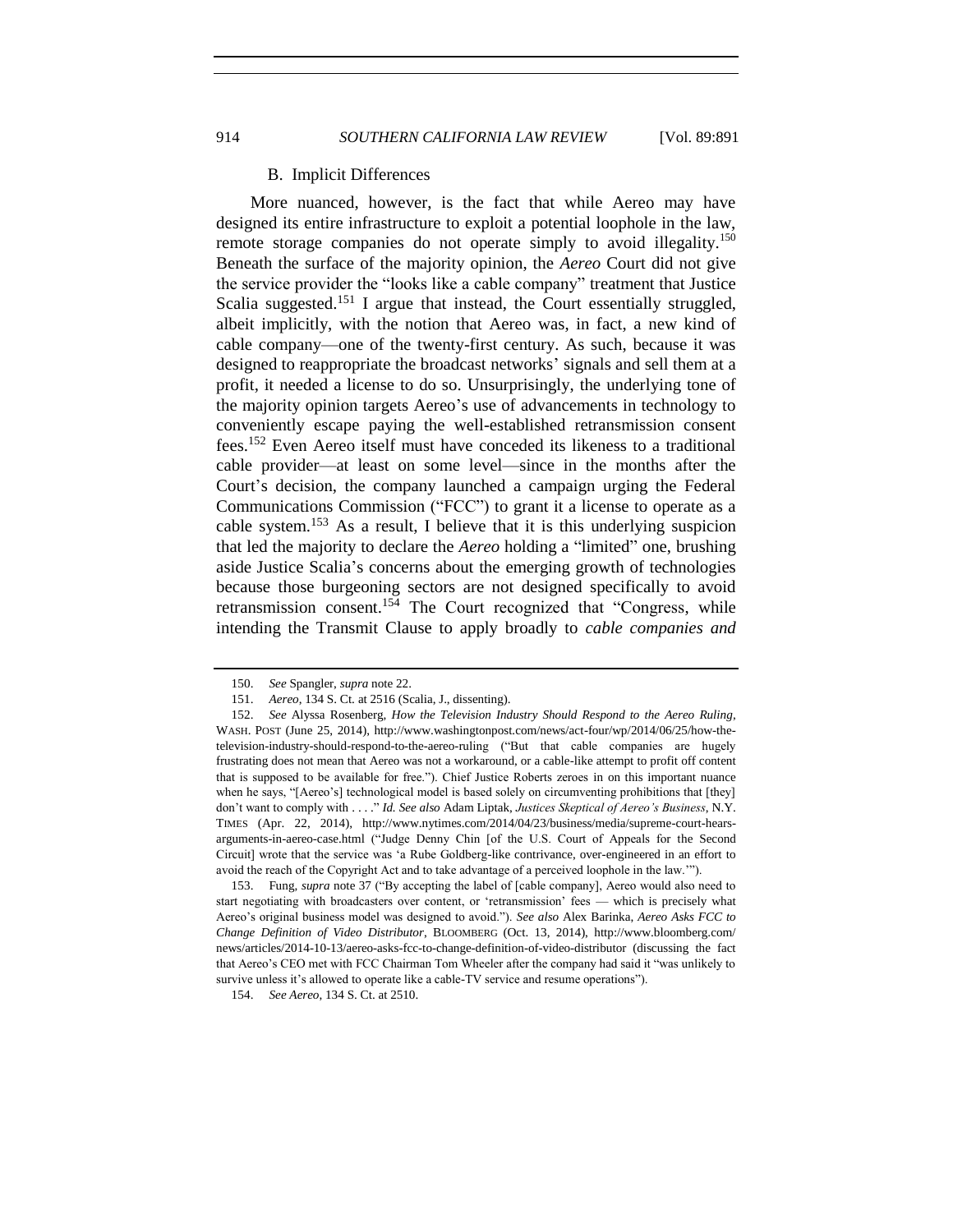*their equivalents*, did not intend to discourage or to control the emergence or use of different kinds of technologies."<sup>155</sup> On the contrary, much of the cloud-computing industry, most notably services such as Amazon Prime and iTunes, succeed by obtaining licenses in the first place.<sup>156</sup> As I noted above, there is nothing to suggest that cloud-computing technology operates in any way similar to a traditional cable operator.

4. Without a "Performance," There Is No Need to Analyze the "Public" Prong

If it is true that the service operator in the case of cloud computing is not "performing" under the Copyright Act—regardless of whether the *Aereo* opinion distorts copyright law—then the question of whether the "performance" is a "public" one no longer comes to bear.

#### **CONCLUSION**

Regardless of whether the *Aereo* majority or Justice Scalia in his dissent has the more compelling argument, the *Aereo* decision should neither stand in the way of future innovation, nor question the analysis afforded to copyright infringement claims of the present infrastructure with respect to cloud computing. Instead, well-established principles, such as the ones set forth in *Grokster* and *Betamax*, should continue to govern any such claims. To start, I question Justice Scalia's claim that the majority distorts copyright jurisprudence by ignoring the "volitional conduct" requirement for direct infringement. Instead, I contend that perhaps Aereo's volitional conduct was implicit in the majority's analysis of the unique set of facts that Aereo presented. Yet, even accepting Justice Scalia's argument as true, the *Aereo* decision still does not threaten the cloud because the technologies are fundamentally different. First, it is probable that while Aereo's model took advantage of a potential loophole in copyright law to function without having to pay the broadcasters' retransmission fees, the cloud-computing industry is, in contrast, full of instances of successful licensing schemes. Only remote storage lockers, the subsection of the cloud industry where the service provider cannot practicably determine if the files uploaded are licensed, would be susceptible to a potential *Aereo* distortion of copyright law. However, the significant structural differences between the infrastructure of cloud-based storage devices and Aereo make the

<sup>155.</sup> *Id.* (emphasis added) ("Aereo and many of its supporting *amici* argue that to apply the Transmit Clause to Aereo's conduct will impose copyright liability on other technologies, including new technologies, that Congress *could not possibly have wanted to reach*.") (emphasis added).

<sup>156.</sup> Katyal, *supra* not[e 22.](#page-4-0)